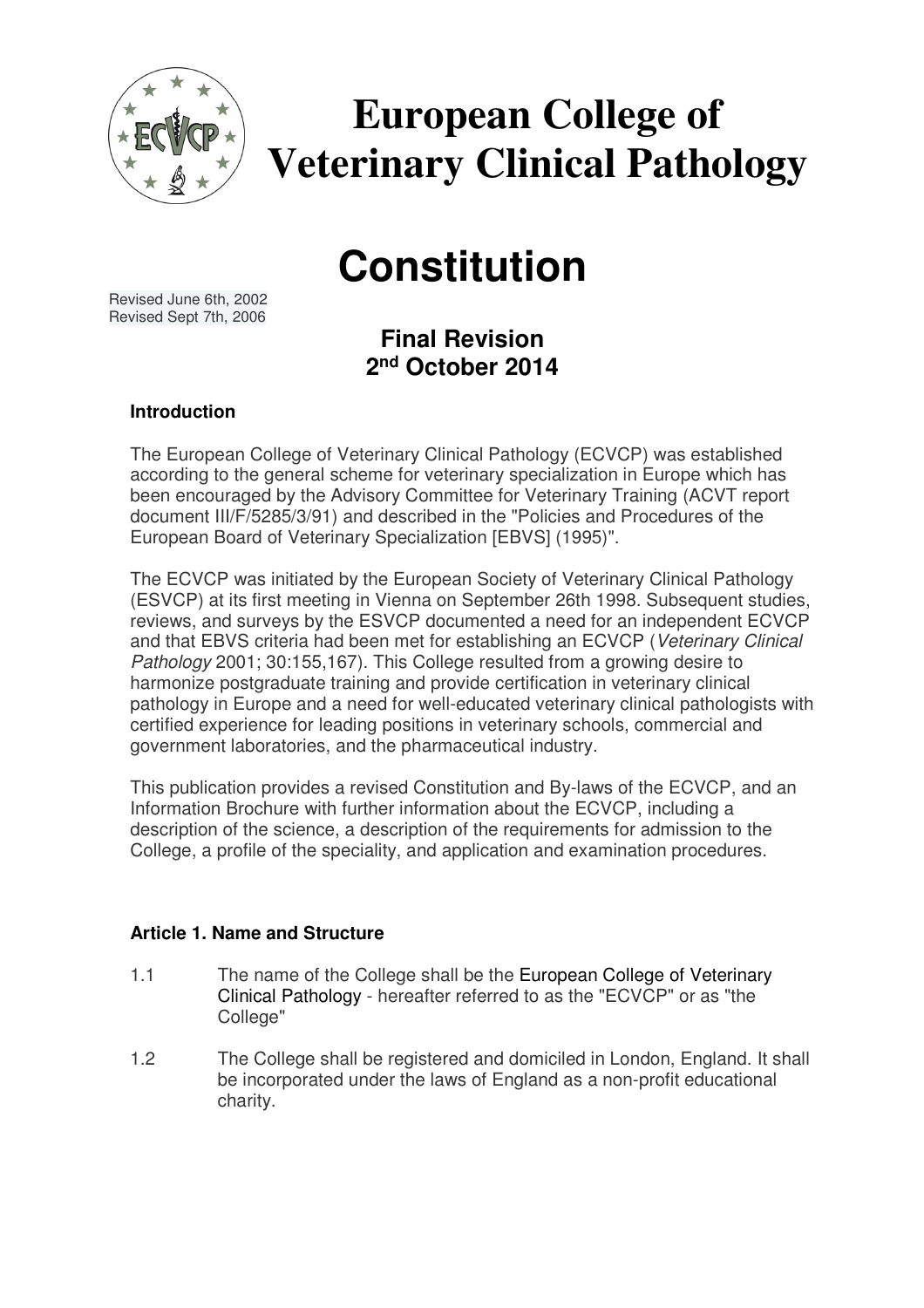1.3 The College shall be a part of the transnational structure for veterinary specialization in the European Community (E.C.), as recommended by the Advisory Committee for Veterinary Training (ACVT) of the E.C., set up by the Board Decision 78/1028/EEC of 18 December 1978 and OJ No L 302 of 22 December 1978, in its report document III/F/5285/3/91. The structure includes the Coordinating Committee for Veterinary Specialization (CCVS), the European Board of Veterinary Specialization (EBVS), the Supervisory Committees for the speciality, and the Colleges of Specialists.

## **Article 2. Objectives and Beneficiaries**

- 2.1 The object of the College shall be to advance education for the public benefit in veterinary clinical pathology. In furtherance of this object the College shall have the following powers:
	- (a) To establish standards of training, experience, and examination for qualification as a specialist in veterinary clinical pathology in Europe.
	- (b) To further the recognition of such qualified specialists by suitable certification and other means in Europe as a recognized College of the European Board of Veterinary Specialists (EBVS).
	- (c) To develop and supervise continuing education programmes in veterinary clinical pathology in Europe.
	- (d) To encourage and promote the establishment of standards for the performance of laboratory procedures in veterinary clinical pathology in Europe.
	- (e) To further research and scientific progress in veterinary clinical pathology in Europe by encouraging exchange of information, educational activities and publications in peer-reviewed journals.

## 2.2 The beneficiaries of the above object are:

- (a) Qualified veterinary surgeons seeking to obtain training in veterinary clinical pathology
- (b) Certified veterinary clinical pathologists and other laboratorians
- (c) Other stakeholders benefiting from the ECVCP may include manufacturers and sellers of laboratory equipment, laboratory technicians, veterinary nurses/technicians, veterinary surgeons/veterinarians, veterinary students (in training for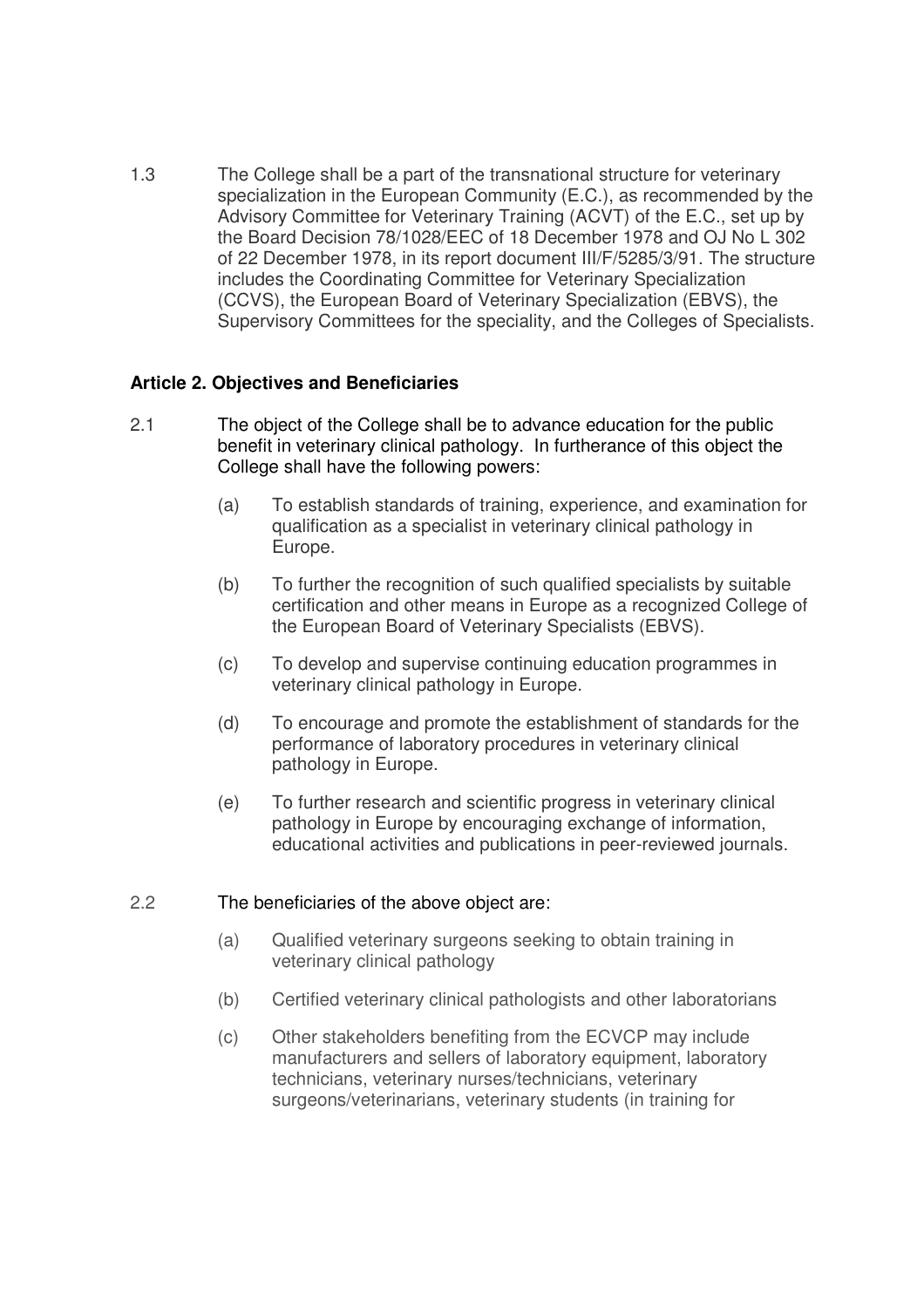veterinary degree) and animal owners and veterinary patients utilising veterinary laboratory services

2.3 Nothing in this constitution shall authorise an application of the property of the ECVCP for purposes which are not charitable in accordance with section 7 of the Charities and Trustee Investment (Scotland) Act 2005 and/or section 2 of the Charities Act (Northern Ireland) 2008.

### **Article 3. Officers and trustees**

- 3.1 The ECVCP and its property shall be managed and administered by a committee comprising the officers and other members elected in accordance with this constitution. The officers and other members of the committee shall be the trustees of the Charity and in this constitution are together called 'the Board'.
- 3.2 The ECVCP shall have the following officers:
	- (a) President
	- (b) Vice President
	- (c) Secretary,
	- (d) Treasurer
	- (e) Councillor 1
	- (f) Councillor 2
- 3.3 The Board is composed of the 6 officers given above and the Past President
- 3.4 A Board member must be a member of the ECVCP and European Society of Veterinary Clinical Pathology (ESVCP).
- 3.5 A Board member may not appoint anyone to act on his or her behalf at meetings of the Board.
- 3.6 Election of the officers, their duties and responsibilities are covered in the By-Laws.

## **Article 4. Dissolution of the ECVCP**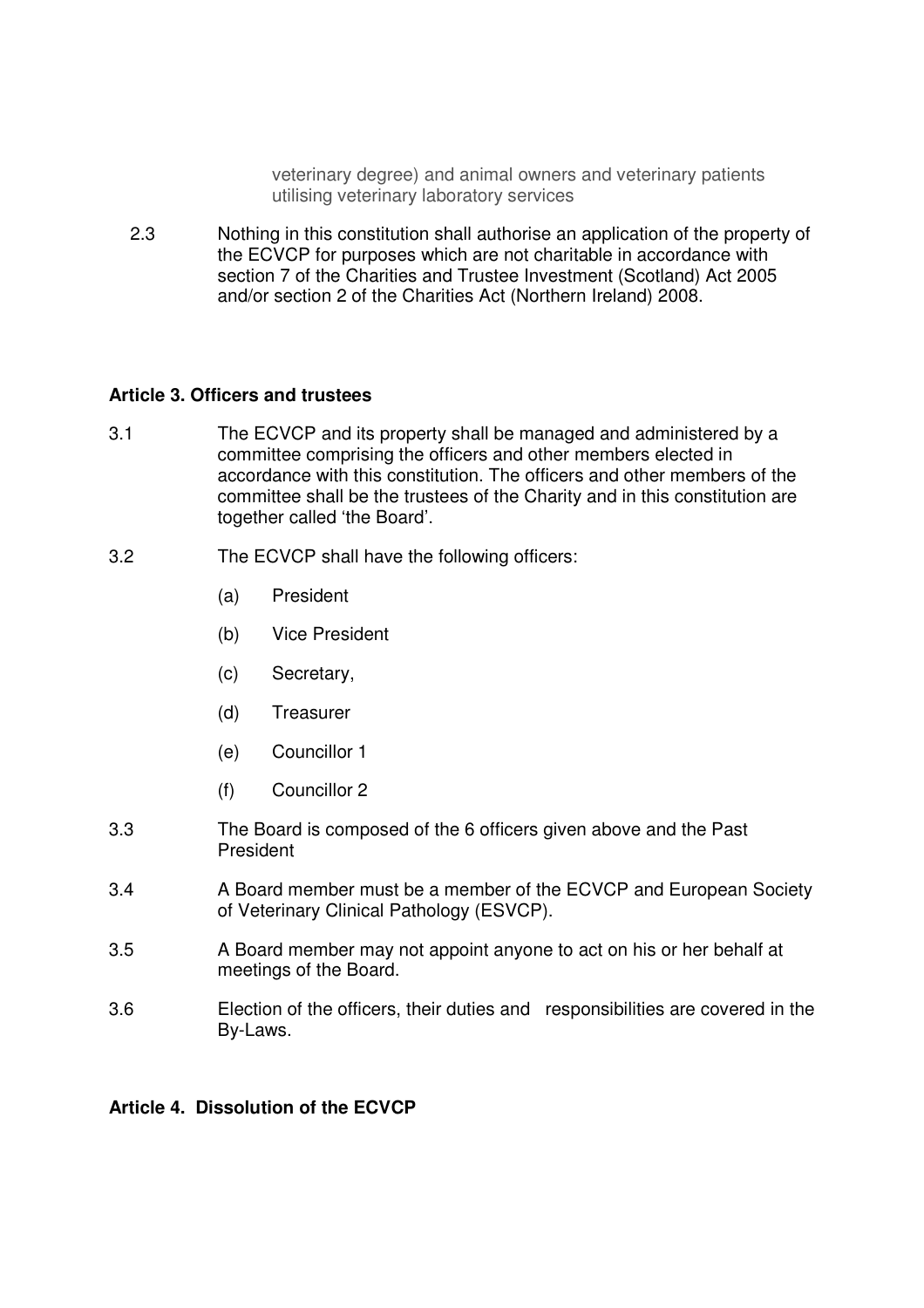- 4.1 The decision to dissolve the ECVCP should be undertaken only at a vote of members at the annual general meeting. If a majority of the members resolve to dissolve the charity the Board will remain in office as charity trustees and be responsible for winding up the affairs of the charity in accordance with this clause.
- 4.2 The Board must collect in all the assets of the charity and must pay or make provision for all the liabilities of the charity.
- 4.3 The Board must apply any remaining property or money:
	- (a) directly for the objectives of the ECVCP
	- (b) by transfer to any charity or charities for purposes the same as or as similar to the charity.
	- (c) in such other manner as the Charity Commission for England and Wales ('the Commission') may approve in writing in advance.
- 4.4 The members may pass a resolution before or at the same time as the resolution to dissolve the charity specifying the manner in which the Board are to apply the remaining property or assets of the ECVCO and the Board must comply with the resolution if it is consistent with paragraphs  $(a) - (c)$  inclusive in the sub-clause above.
- 4.5 In no circumstances shall the net assets of the charity be paid to or distributed among the members of the charity.
- 4.6 The Board must notify the Commission promptly that the charity has been dissolved. If the Board are obliged to send the ECVCP accounts to the Commission for the accounting period which ended before its dissolution, they must send the Commission the charity's final accounts.

## **Article 5. Amendment of Constitution and ByLaws**

- 5.1 The ECVCP may amend any provision contained in this Constitution and ByLaws by majority vote at the annual general meeting and approval by the EBVS provided that:
	- (a) no amendment may be made that would have the effect of making the ECVCP cease to be a charity at law;
	- (b) no amendment may be made to alter the objects if the change would alter under no amendment may be made to alter the objects if the change would undermine or work against the previous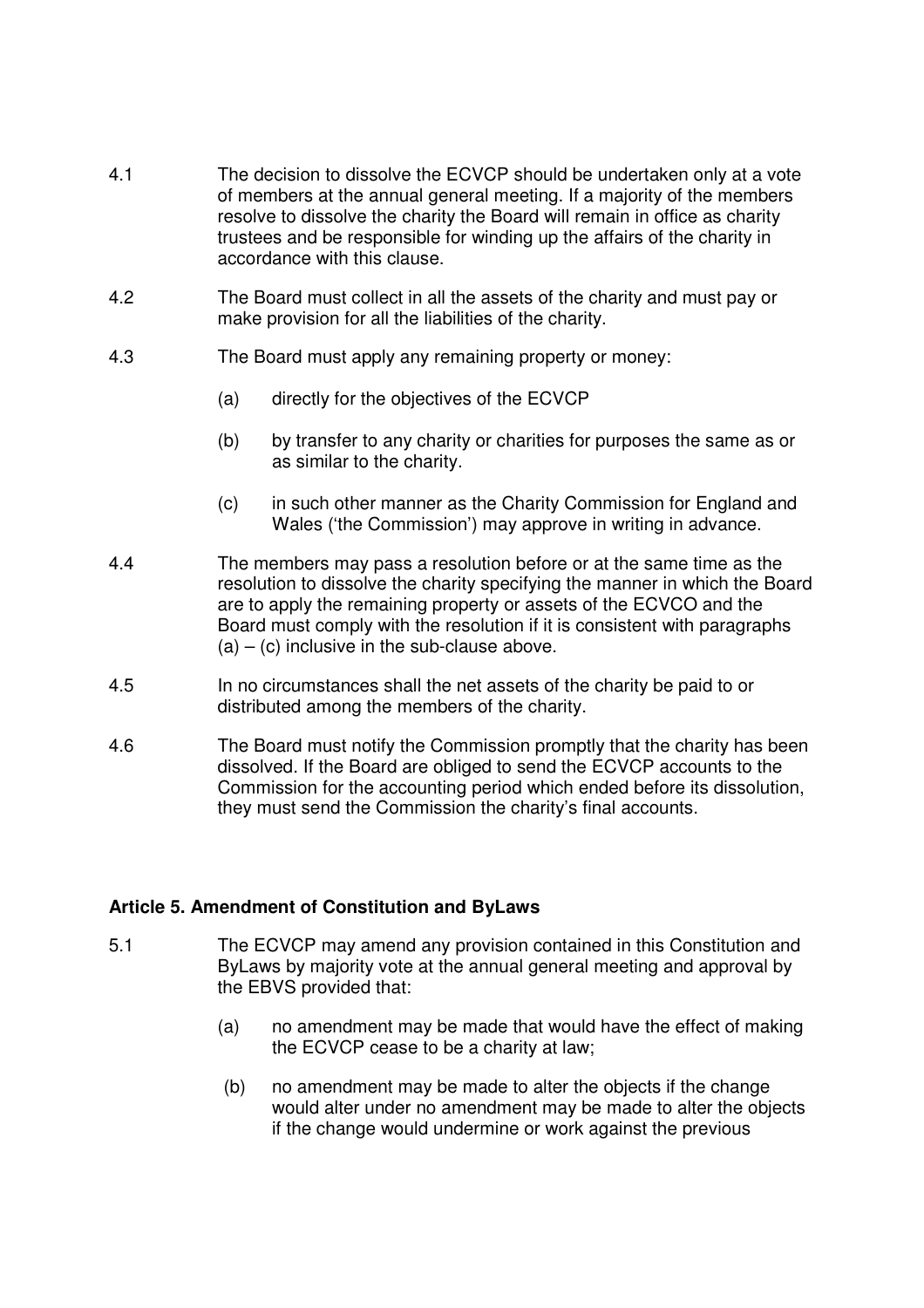# objectives of the ECVCP

- 5.2 Any proposed amendment to this Constitution and to the by-laws, signed by at least three members in good standing, shall be submitted to the Board for its recommendation. The proposed amendment with the recommendations of the Board will be announced at least thirty (30) days in advance of any regular or special meeting of the College at which time the proposed amendment may be discussed. An affirmative vote of a majority of the members voting by secret ballot shall be required for the adoption of any amendment or revision.
	- 5.3 A copy of any resolution amending this Constitution and ByLaws shall be sent to the Charity Commission within twenty one days of it being passed.

## **Article 6. Membership**

- 6.1 Membership is of the following types:
	- (a) Founding Diplomate
		- (1) Charter Diplomate
		- (2) De Facto Diplomate
	- (b) Diplomate by examination
	- (c) Honorary Member
	- (d) Non-practising Diplomate
- 6.2 The requirements for various types of membership are covered in the ByLaws.
- 6.3 Membership is not transferable to anyone else.
- 6.4 The Board must keep a register of names and addresses of the members which must be made available to any member upon request.

## **Article 7. Termination of membership**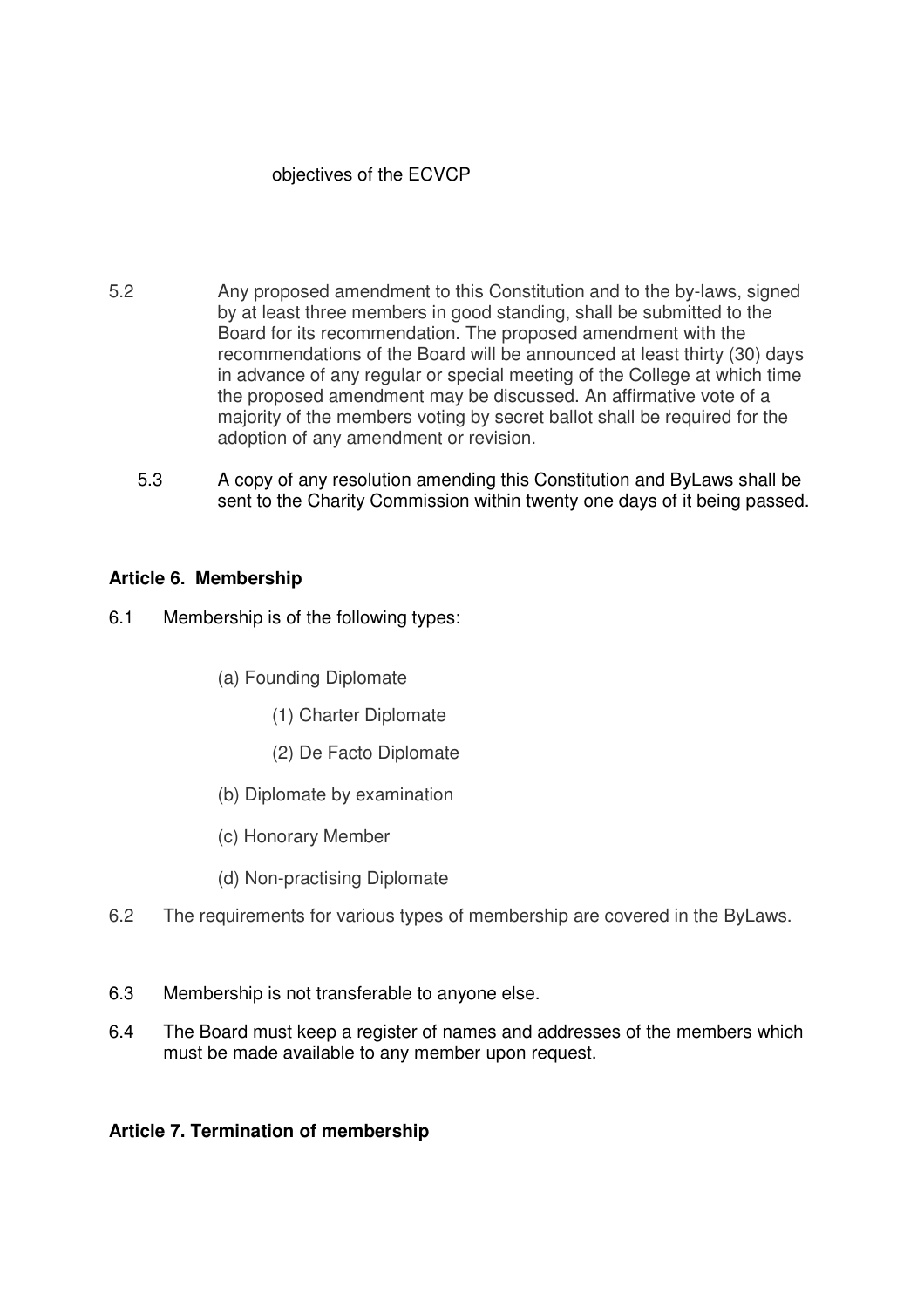- 7.1 Membership is terminated if:
	- (a) the member dies or the organization ceases to exist;

 (b) the member resigns by written notice to the Board unless, after the resignation, there would be less than two members;

(c) any sum due from the member to the charity is not paid in full within two years of it falling due;

(d) the member is removed from membership by a resolution of the Board that it is in the best interests of the charity that his or her membership is terminated. A resolution to remove a member from membership may only be passed if:

(1) the member has been given at least twenty one day's notice in writing of the meeting of the Board at which the resolution will be proposed and the reasons why it is to be proposed;

(2) the member or, at the option of the member, the member's representative (who need not be a member of the charity) has been allowed to make representations to the Board.

## **Article 8. General meetings**

- 8.1 An annual general meeting must be held in each year, usually in conjunction with the annual Congress and not more than fifteen months may elapse between successive annual general meetings.
- 8.2 All general meetings other than annual general meetings shall be called special general meetings.
- 8.3 The Board may call a special general meeting at any time.
- 8.4 The Board must call a special general meeting if requested to do so in writing by at least ten members or one tenth of the membership, whichever is the greater. The request must state the nature of the business that is to be discussed. If the trustees fail to hold the meeting within twenty-eight days of the request, the members may proceed to call a special general meeting but in doing so they must comply with the provisions of this constitution.

## **Article 9. Quorum**

9.1 No business shall be transacted at any general meeting unless a quorum is present.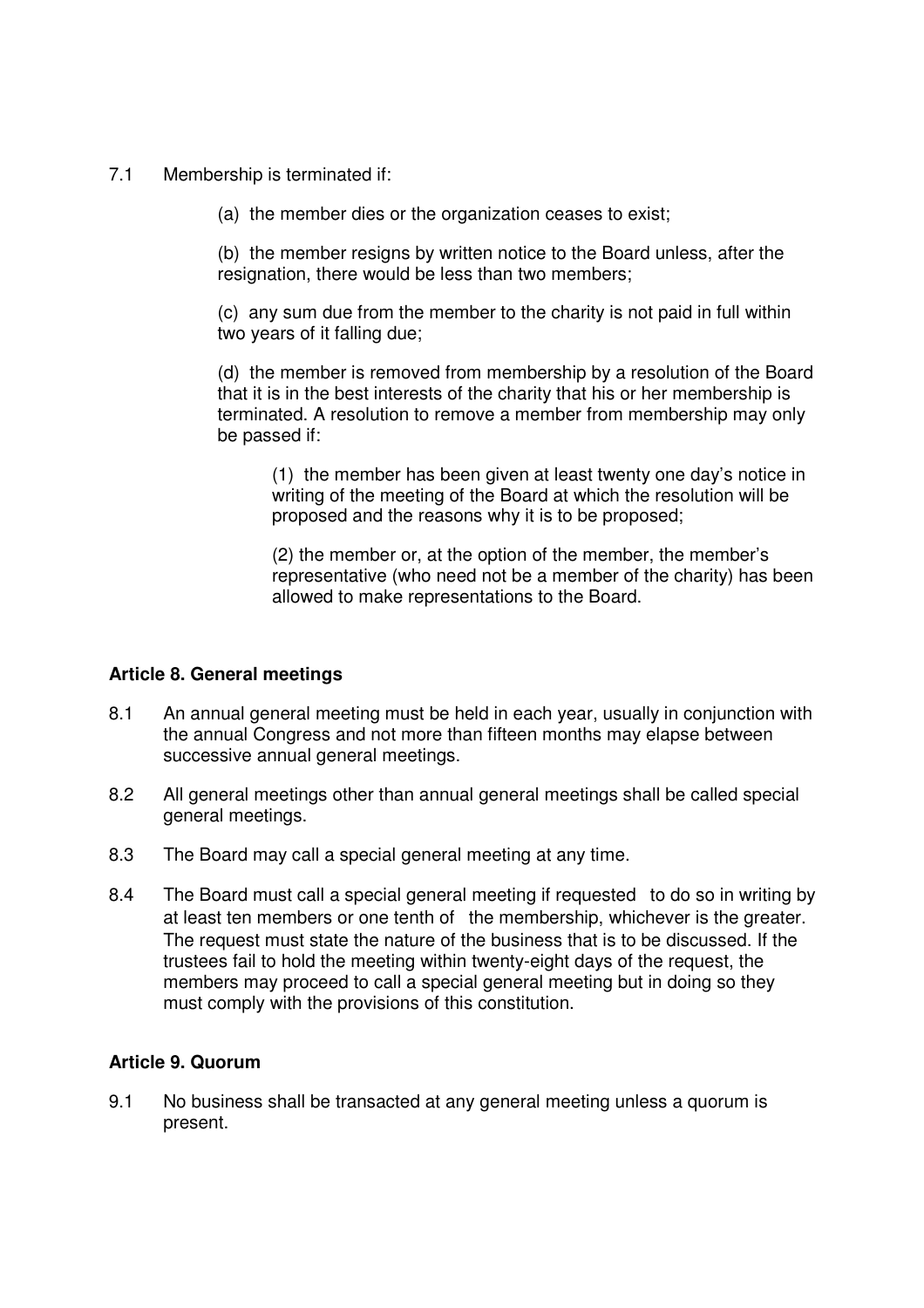### 9.2 A quorum is:

(a) A Quorum of the College shall consist of 25 percent of the members of the College eligible to vote. The quorum shall apply to all meetings of the College.

(b) A Quorum of the Board shall consist of a simple majority of the Board.

### 9.3 If:

- (a) a quorum is not present within half an hour from the time appointed for the meeting; or
- (b) during a meeting a quorum ceases to be present, the meeting shall be adjourned to such time and place as the Board shall determine.
- (c) The Board must re-convene the meeting and must give at least seven clear days notice of the re-convened meeting stating the date time and place of the meeting.
- (d) If no quorum is present at the re-convened meeting within fifteen minutes of the time specified for the start of the meeting the members present at that time shall constitute the quorum for that meeting.

## **Article 10. Chair of a General Meeting**

- 10.1 General meetings shall be chaired by the person who has been elected as President.
- 10.2 If there is no such person or he or she is not present within fifteen minutes of the time appointed for the meeting the Vice President shall chair the meeting.
- 10.3 If there is only one Board member present and willing to act, he or she shall chair the meeting.
- 10.4 If no Board member is present and willing to chair the meeting within fifteen minutes after the time appointed for holding it, the members present and entitled to vote must choose one of their number to chair the meeting.

## **Article 11. Adjournments**

- 11.1 The members present at a meeting may resolve that the meeting shall be adjourned.
- 11.2 The person who is chairing the meeting must decide the date, time and place at which meeting is to be re-convened unless those details are specified in the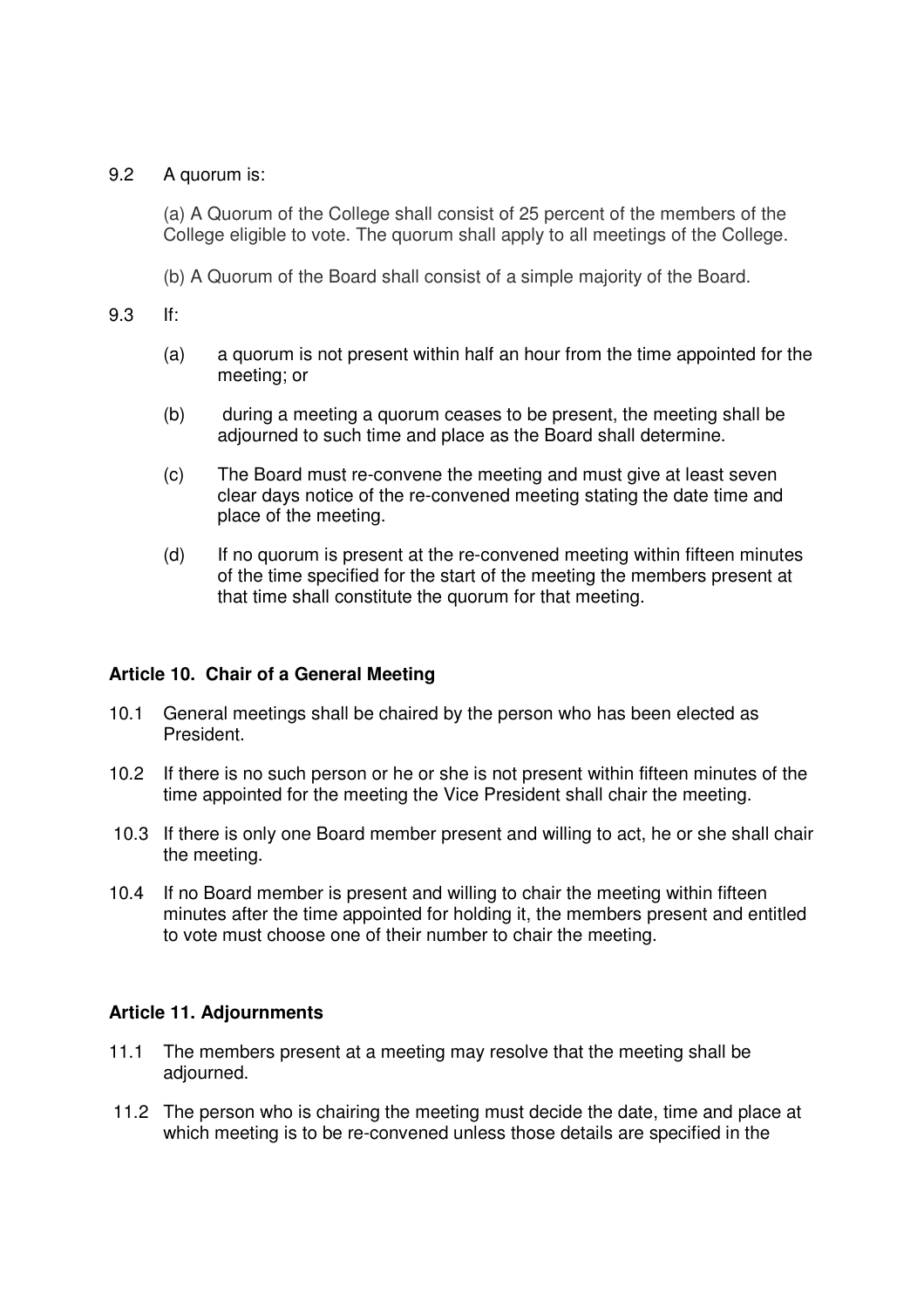resolution.

- 11.3 No business shall be conducted at an adjourned meeting unless it could properly have been conducted at the meeting had the adjournment not taken place.
- 11.4 If a meeting is adjourned by a resolution of the members for more than seven days, at least seven clear days' notice shall be given of the re-convened meeting stating the date time and place of the meeting.

### **Article 12. Votes**

12.1 Each member shall have one vote but if there is an equality of votes the person who is chairing the meeting shall have a casting vote in addition to any other vote he or she may have.

The charity shall not be required to consider whether the nominee has been properly appointed by the organisation.

### **Article 13. Powers of Board Members**

13.1 The Board must manage the business of the charity and have the following powers in order to further the objectives (but not for any other purpose):

(a) to raise funds. In doing so, the Board must not undertake any taxable permanent trading activity and must comply with any relevant statutory regulations;

(b) to buy, take on lease or in exchange, hire or otherwise acquire any property and to maintain and equip it for use;

(c) to sell, lease or otherwise dispose of all or any part of the property belonging to the ECVCP. In exercising this power, the Board must comply as appropriate with sections 117 - 122 of the Charities Act 2011;

(d) to co-operate with other charities, voluntary bodies and statutory authorities and to exchange information and advice with them;

(e) to establish or support any charitable trusts, associations or institutions formed for any of the charitable purposes included in the objects;

(f) to acquire, merge with or enter into any partnership or joint venture arrangement with any other charity formed for any of the objects;

(g) to set aside income as a reserve against future expenditure but only in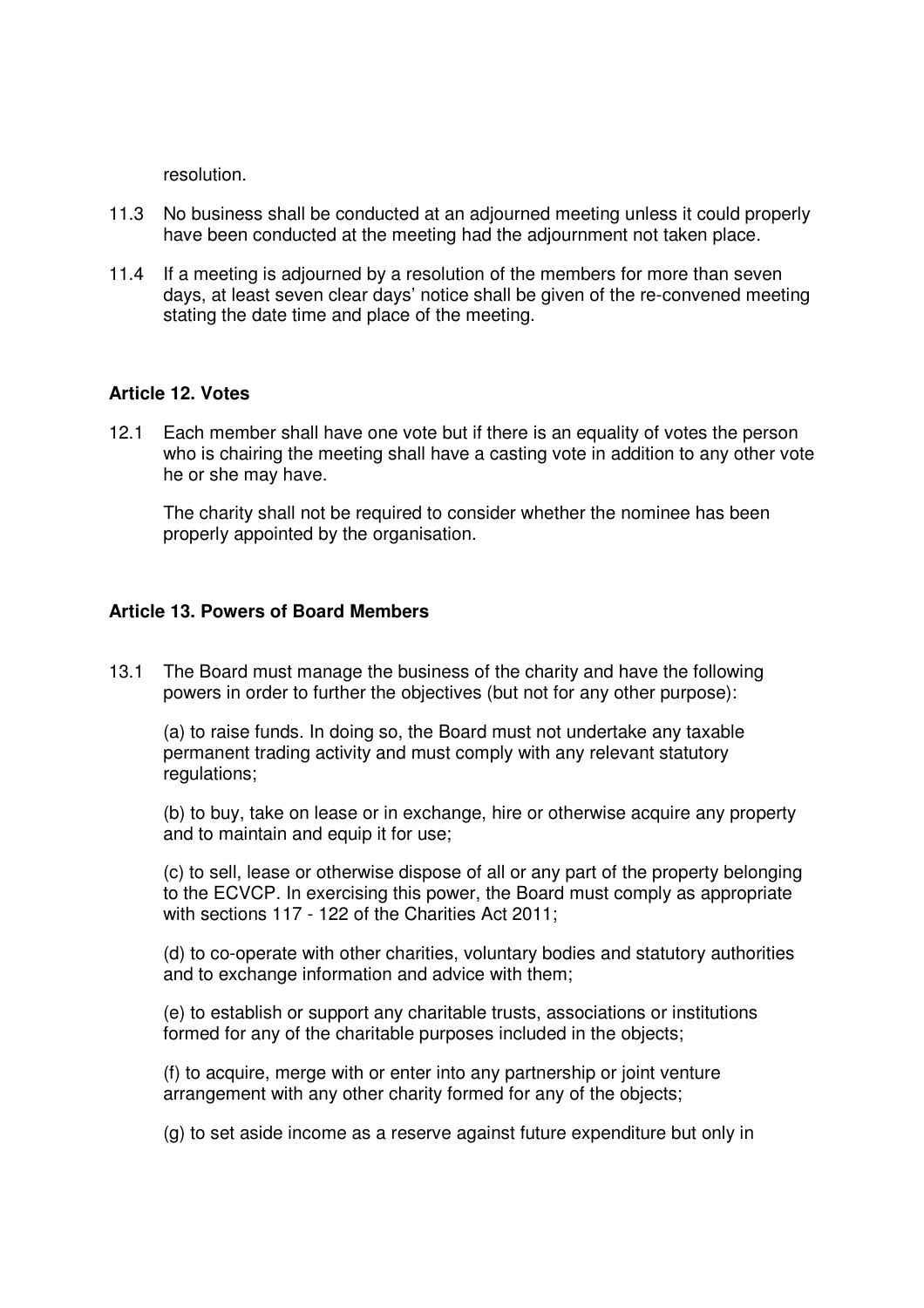accordance with a written policy about reserves;

(h) to obtain and pay for such goods and services as are necessary for carrying out the work of the ECVCP;

(i) to open and operate such bank and other accounts as the Board consider necessary and to invest funds and to delegate the management of funds in the same manner and subject to the same conditions as the trustees of a trust are permitted to do by the Trustee Act 2000;

(j) to do all such other lawful things as are necessary for the achievement of the objects.

- 13.2 No alteration of this constitution or any special resolution shall have retrospective effect to invalidate any prior act of the Board.
- 13.3 Any meeting of Board at which a quorum is present at the time the relevant decision is made may exercise all the powers exercisable by the Board.

### **Article 14. Disqualification and Removal of Board Members**

- 14.1 A Board member shall cease to hold office if he or she:
	- (a) is disqualified from acting as a trustee (Board member) by virtue of sections 178 and 179 of the Charities Act 2011 (or any statutory reenactment or modification of that provision);
	- (b) ceases to be a member of the ECVCP and ESVCP;
	- (c) becomes incapable by reason of mental disorder, illness or injury of managing and administering his or her own affairs;

### **Article 15. Conflicts of interests and conflicts of loyalties**

- 15.1 A Board member must:
	- (a) declare the nature and extent of any interest, direct or indirect, which he or she has in a proposed transaction or arrangement with the ECVCP or in any transaction or arrangement entered into by the ECVCO which has not been previously declared; and
	- (b) absent himself or herself from any discussions of the Board in which it is possible that a conflict will arise between his or her duty to act solely in the interests of the ECVCP and any personal interest (including but not limited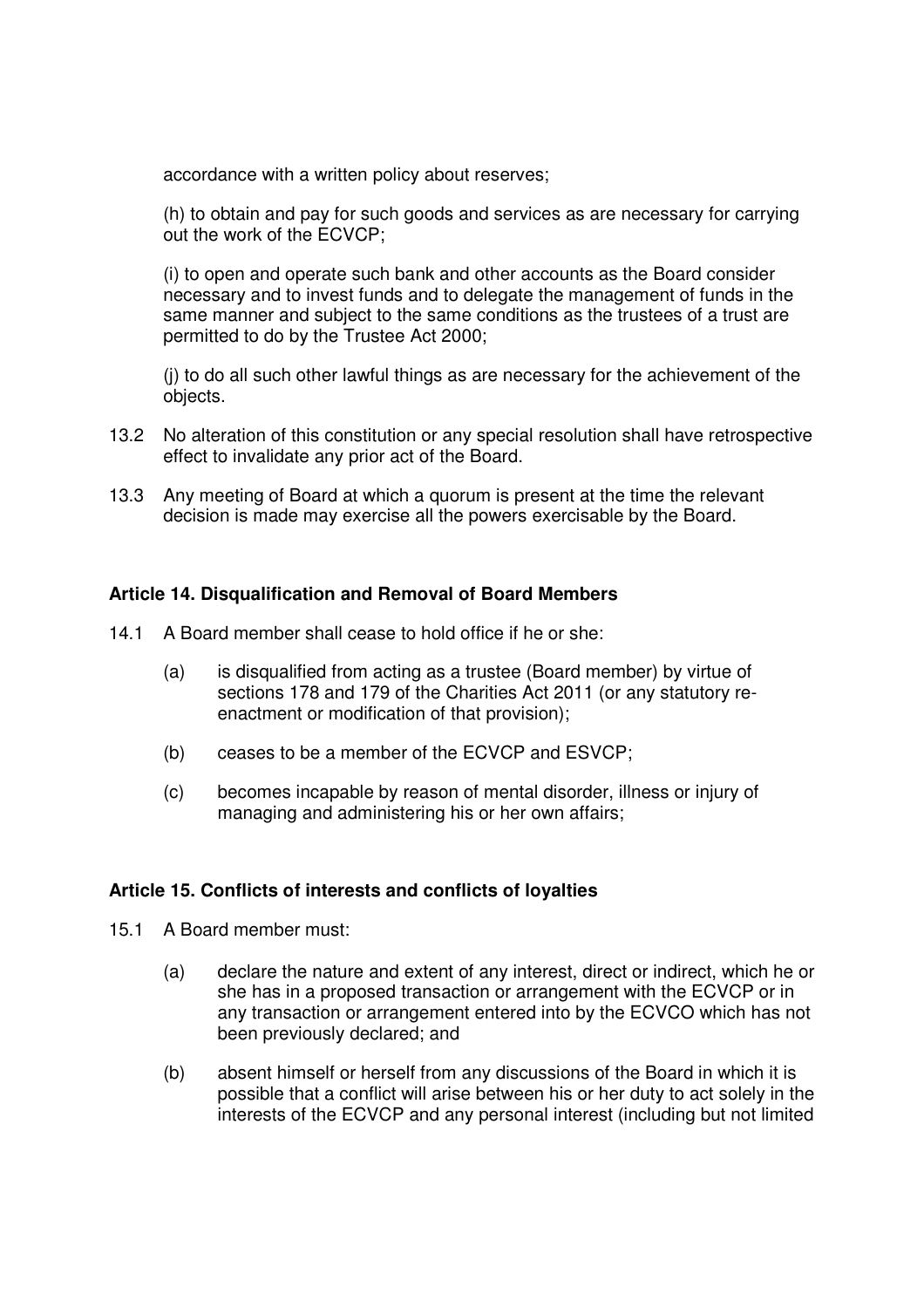to any personal financial interest).

(c) Any Board member absenting himself or herself from any discussions in accordance with this clause must not vote or be counted as part of the quorum in any decision of the Board on the matter.

# **Article 16. Application of income and property**

- 16.1 The income and property of the ECVCP shall be applied solely towards the promotion of the objects.
	- (a) A Board member is entitled to be reimbursed from the property of the ECVCP or may pay out of such property reasonable expenses properly incurred by him or her when acting on behalf of the charity.
	- (b) A Board member may benefit from trustee indemnity insurance cover purchased at the charity's expense in accordance with, and subject to the conditions in, section 189 of the Charities Act 2011.
- 16.2 None of the income or property of the ECVCP may be paid or transferred directly or indirectly by way of dividend bonus or otherwise by way of profit to any member of the ECVCP. This does not prevent a member who is not also a Board member from receiving:
	- (a) a benefit from the ECVCP in the capacity of a beneficiary of the ECVCO;
	- (b) reasonable and proper remuneration for any goods or services supplied to the ECVCP.

## **Article 17. Benefits and payments to Board members and connected persons**

- 17.1 No Board member or connected person (relative, employee or other connection) may:
	- (a) buy or receive any goods or services from the ECVCP on terms preferential to those applicable to members of the public;
	- (b) sell goods, services or any interest in land to the charity;
	- (c) be employed by, or receive any remuneration from, the ECVCP;
	- (d) receive any other financial benefit from the ECVCP;
- 17.2 Reimbursement for expenses with documentation by receipts for such expenses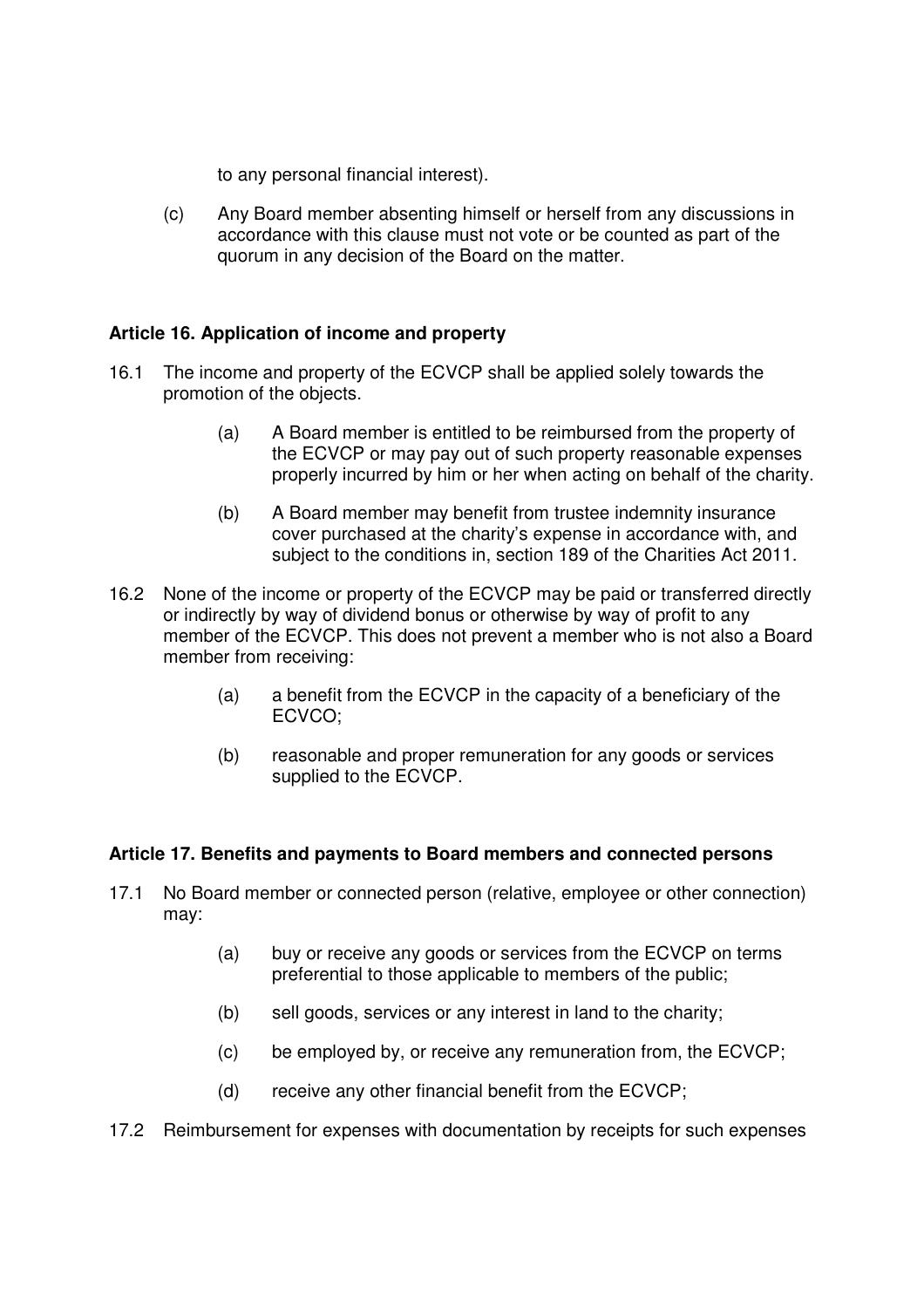is acceptable and any limits for reimbursement will be determined periodically by the Board.

# **Article 18. Disputes**

18.1 If a dispute arises between members of the ECVCP about the validity or propriety of anything done by the members under this constitution, and the dispute cannot be resolved by agreement, the parties to the dispute must first try in good faith to settle the dispute by mediation before resorting to litigation.

# **European College of Veterinary Clinical Pathology ByLaws**

# **Article 1. Election of the Board**

- 1.1 The ECVCP shall elect the officers who serve for 3 years. This will be conducted by secret paper or electronic ballot. The President and Vice-President, Secretary and Treasurer, as well as the Councillors may be re-elected for an additional term.
- 1.2 The process of election is conducted by the Nomination Committee.
- 1.3 The Nomination Committee will solicit nominations from the membership for officers.
- 1.4 All members accepting nomination are required to certify that they are willing to run for office and will accept the position, if elected.
- 1.5 Election is by a majority vote of members by secret paper or electronic ballot.
- 1.6 Newly elected officers will take up their office on 1 January of the year following their election.

## **Article 2. Board Decisions**

2.1 All decisions of the Board shall be valid notwithstanding the participation in any vote of a Board member: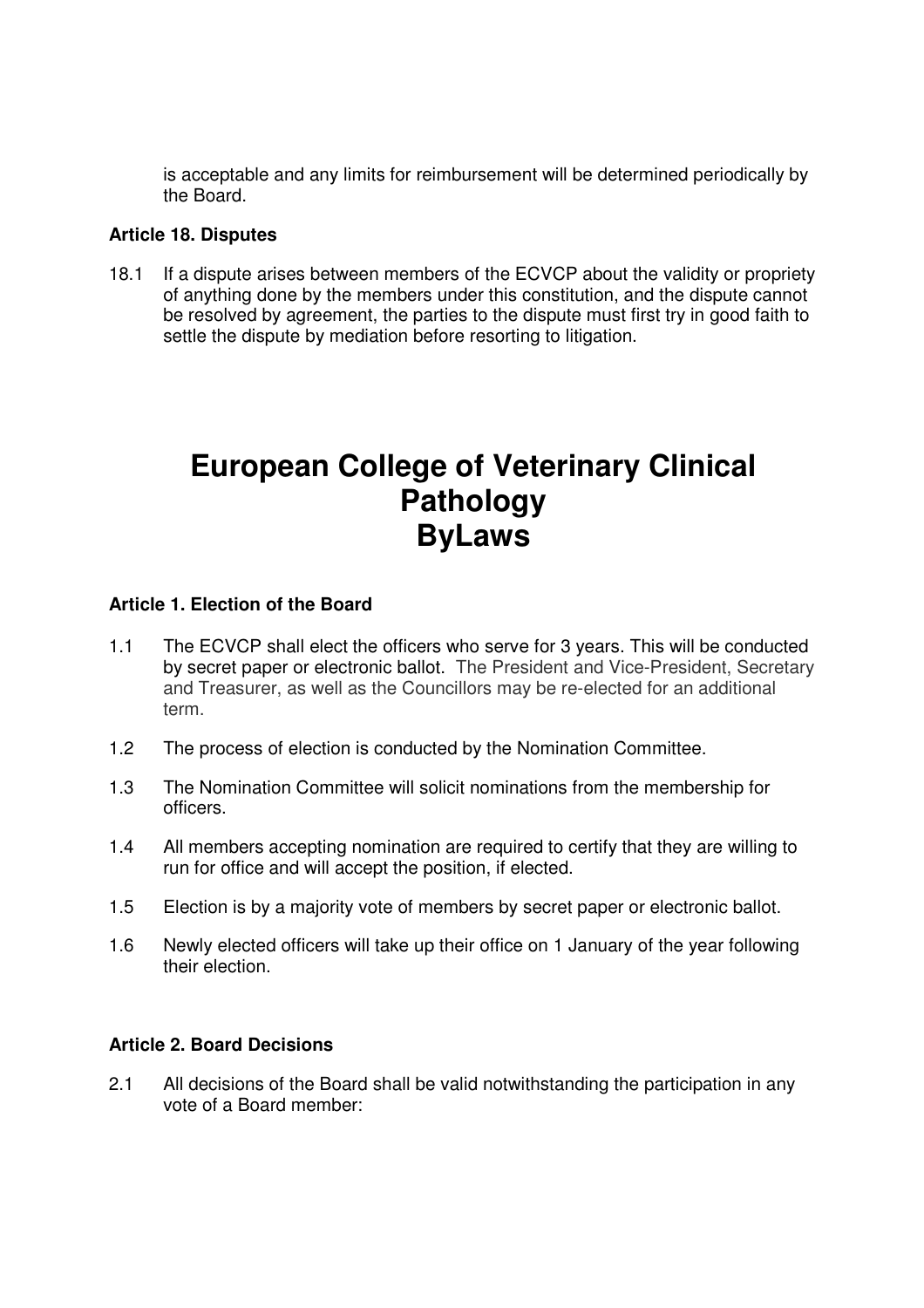- (a) who is disqualified from holding office;
- (b) who had previously retired or who had been obliged by this constitution to vacate office;
- (c) who was not entitled to vote on the matter, whether by reason of a conflict of interests or otherwise; if, without the vote of that Board member and that Board member being counted in the quorum, the decision has been made by a majority of the Board members at a quorate meeting.

## **Article 3. Delegation**

- 3.1 The Board may delegate any of their powers or functions to a Committee of three or more members
- 3.2 The Committees and their functions are described in the ByLaws (see below).
- 3.2 The Board may impose conditions when delegating, including the conditions that:
	- (a) the relevant powers are to be exercised exclusively by the committee to whom they delegate;
	- (b) no expenditure may be incurred on behalf of the ECVCP except in accordance with a budget previously agreed with the Board.
- 3.3 The Board may revoke or alter a delegation.
- 3.4 All acts and proceedings of any Committees must be fully and promptly reported to the President who acts as a member of all Committees.

## **Article 4. Minutes**

- 4.1 The Board must keep minutes of all:
	- (a) meetings of the Board
	- (b) proceedings at meetings of the ECVCP;
	- (c) meetings of the Committees including:
		- (1) the names of the members present at the meeting;
		- (2) the decisions made at the meetings; and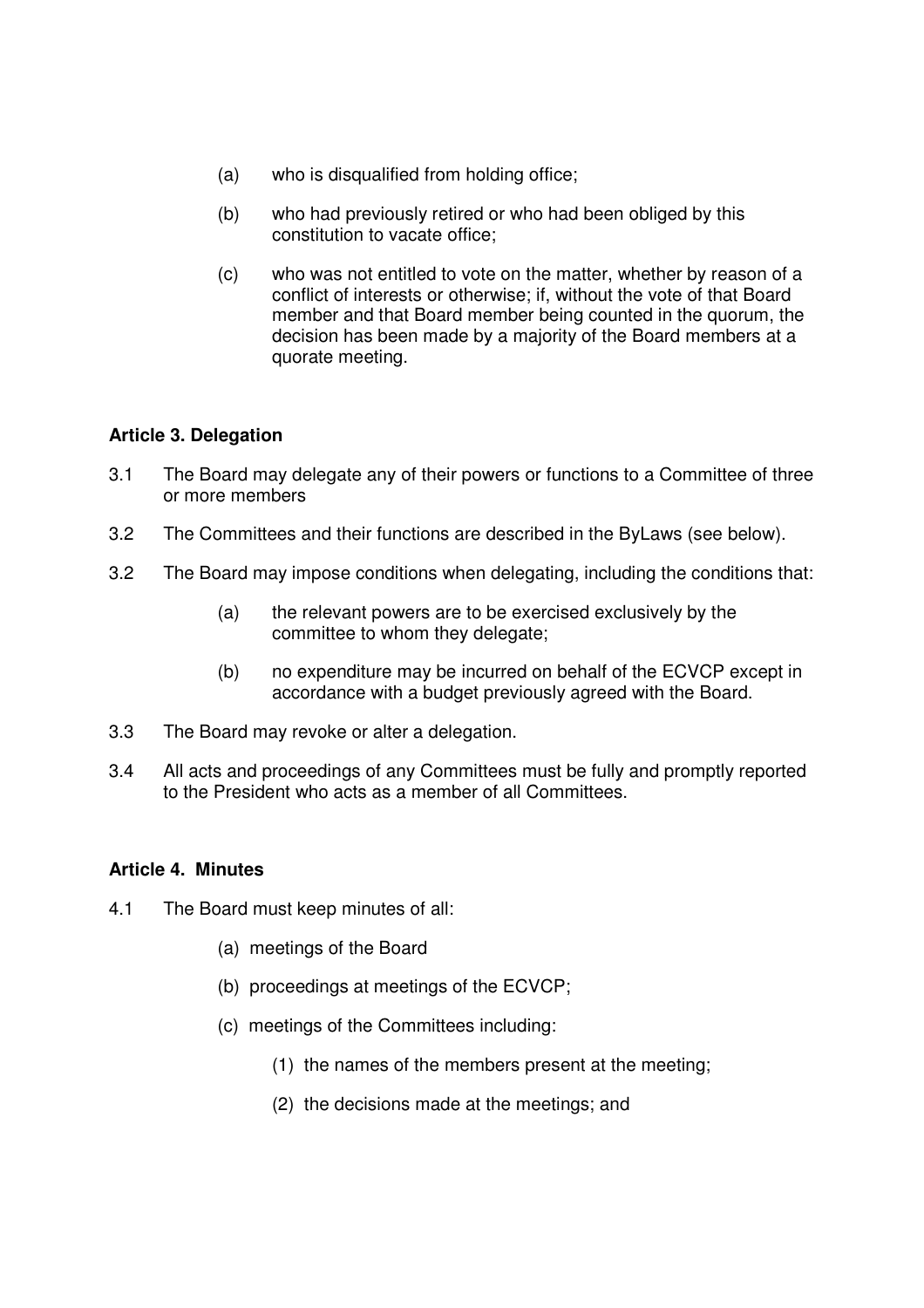(3) where appropriate the reasons for the decisions.

# **Article 5. Accounts, Annual Report, Annual Return**

- 5.1 The Board members must comply with their obligations under the Charities Act 2011 with regard to:
	- (a) the keeping of accounting records for the charity;
	- (b) the preparation of annual statements of account for the charity;
	- (c) the transmission of the statements of account to the Commission;

(d) the preparation of an Annual Report and its transmission to the Charity Commission;

(e) the preparation of an Annual Return and its transmission to the Charity Commission.

5.2 Accounts must be prepared in accordance with the provisions of any Statement of Recommended Practice issued by the Commission, unless the Board members are required to prepare accounts in accordance with the provisions of such a Statement prepared by another body.

## **Article 6. Registered particulars**

- 6.1 The Board must notify the Commission promptly of any changes to the ECVCP's entry on the Central Register of Charities.
- 6.2 The Board must ensure the title to:

(a) all land held by or in trust for the ECVCP that is not vested in the Official Custodian of Charities; and

(b) all investments held by or on behalf of the ECVCP, is vested either in a corporation entitled to act as custodian trustee or in not less than three individuals appointed by them as holding trustees.

- 6.3 The terms of the appointment of any holding Board members must provide that they may act only in accordance with lawful directions of the trustees and that if they do so they will not be liable for the acts and defaults of the Board or of the members of the ECVCP.
- 6.4 The Board may remove the holding Board member(s) at any time.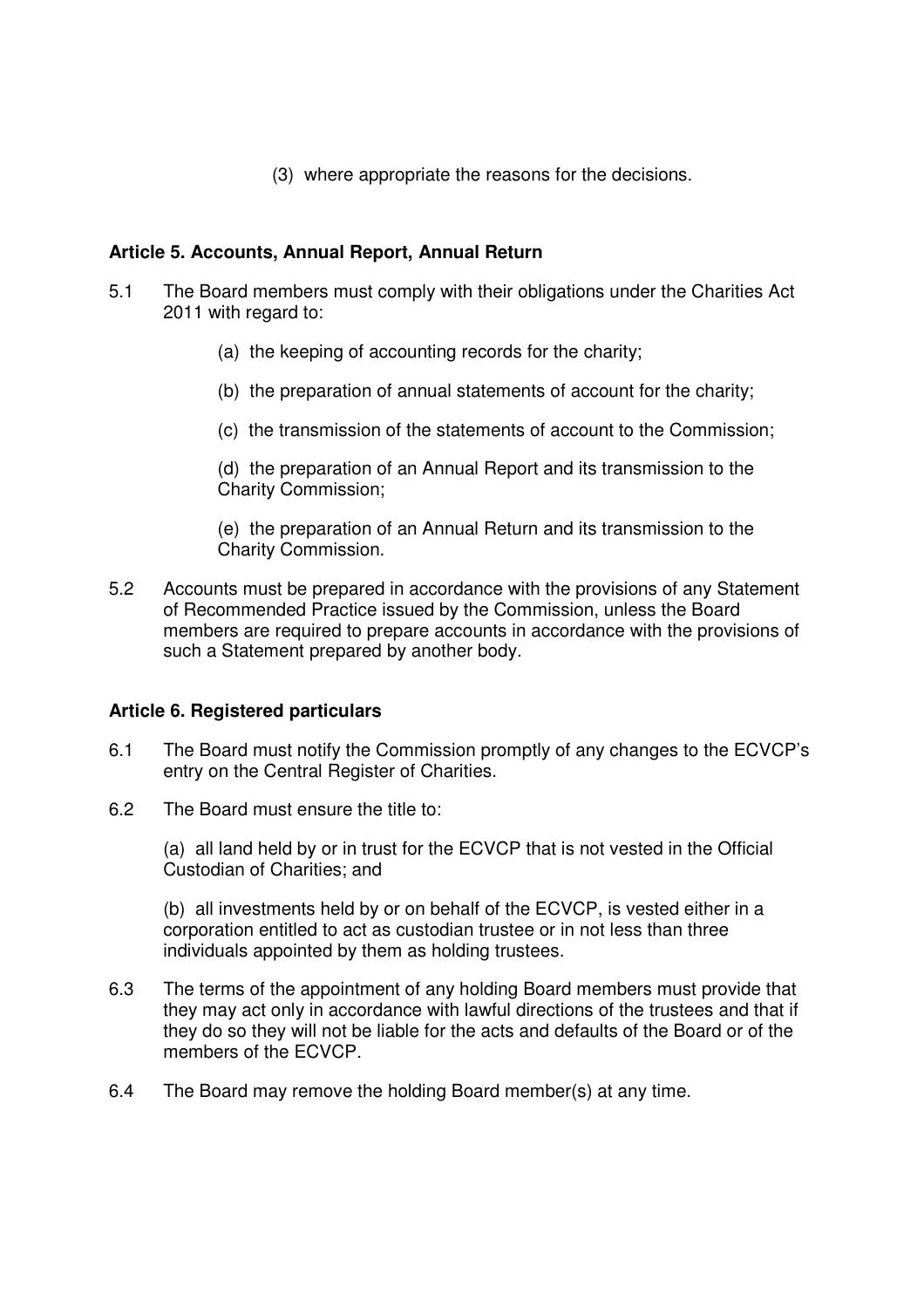# **Article 7. Notices**

- 7.1 Any notice required by this constitution to be given to or by any person must be:
	- (a) in writing; or
	- (b) given using electronic communications.
- 7.2 The charity may give any notice to a member either:
	- (a) personally; or

(b) by sending it by post in a prepaid envelope addressed to the member at his or her address; or

- (c) by leaving it at the address of the member; or
- (d) by giving it using electronic communications to the member's address.
- 7.3 A member who does not register an address with the ECVCP shall not be entitled to receive any notice from the ECVCP.
- 7.4 A member present in person at any meeting of the ECVCP shall be deemed to have received notice of the meeting and of the purposes for which it was called.

(a) Proof that a notice contained in an electronic communication was sent in accordance with guidance issued by the Institute of Chartered Secretaries and Administrators shall be conclusive evidence that the notice was given.

. (b) A notice shall be deemed to be given 48 hours after the envelope containing it was posted or, in the case of an electronic communication, 48 hours after it was sent.

(c) Proof that an envelope containing a notice was properly addressed, prepaid and posted shall be conclusive evidence that the notice was given.

### **Article 8. Membership**

- 8.1 The types of membership in the ECVCP shall be:
	- (a) Founding Diplomate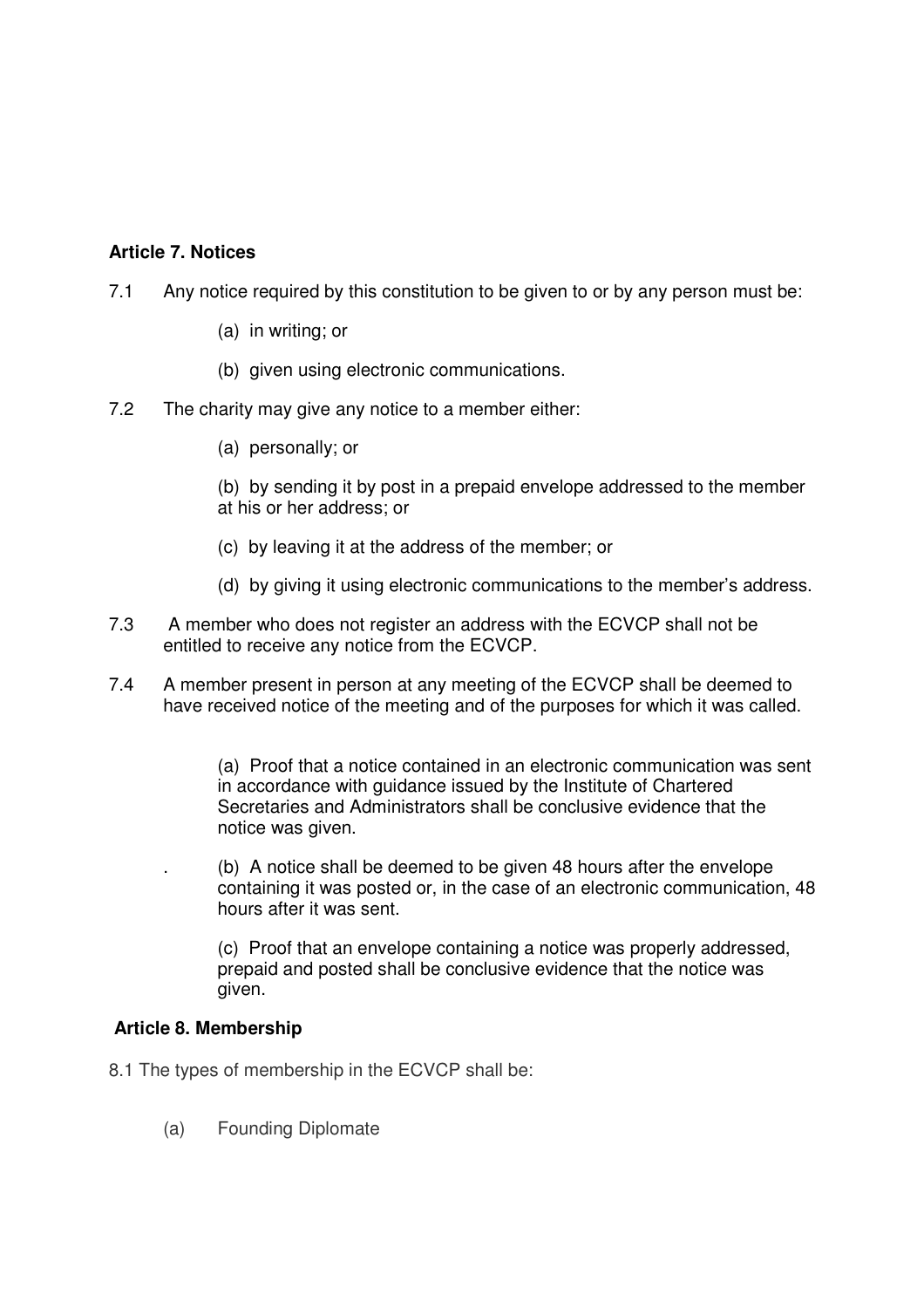- (1) Charter Diplomate
- (2) De Facto Diplomate
- (b) Diplomate
	- (1) By Examination
	- (2) By application to the Board
- (c) Honorary Member or Associate Member
- (d) Non-practising Diplomate
- 8.2 Founding Diplomates shall be specialists selected according to the following criteria in order to establish the College and to enable it to function during the initial period. There are two types of founding Diplomates who are not required to submit to examination, Diplomates appointed at initiation of college and de facto recognised specialists.
	- (a) Diplomates appointed at initiation of college (also known as Charter Diplomates): These founding Diplomates are distinguished and experienced members in the field. There shall be no more than 2 per European country and the number shall be limited to those essential to conduct the business of the speciality and to achieve provisional recognition. They must:
		- (i) be a member of the organising committee established to achieve provisional recognition of the ECVCP;
		- (ii) have achieved distinction in the field and have qualifications far exceeding those proposed as necessary for candidates to take to take the certifying examination of the College;
		- (iii) have at least ten years' experience in the speciality, having spent at least 70% their time (28 hours per week) practicing veterinary clinical pathology;
		- (iv) have a PhD or equivalent degree;
		- (v) have contributed significantly to the field by research, publication and lectures;
		- (vi) be recognised by their peers as leaders in their field and be uncontroversial to the majority of members;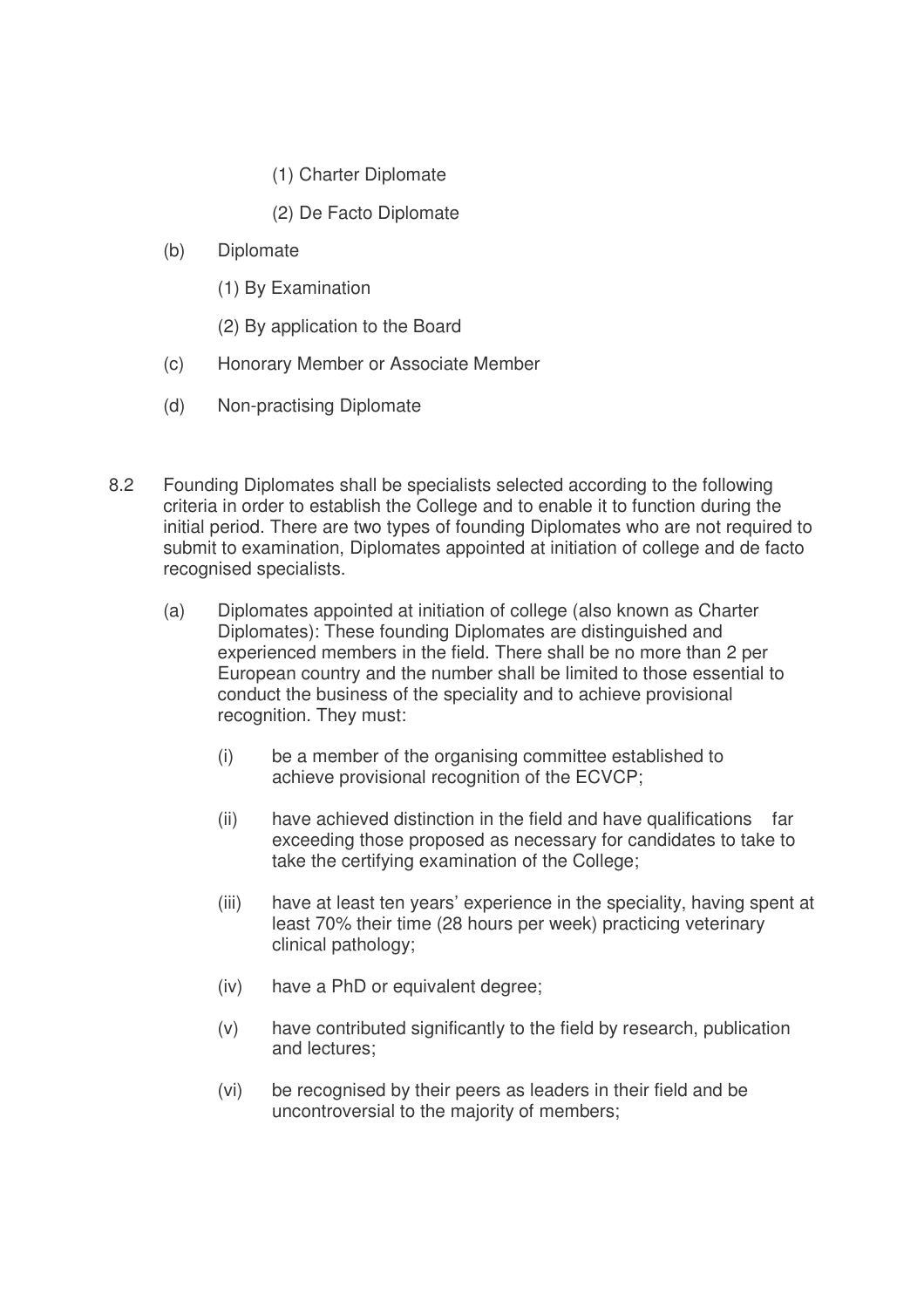- (vii) be practising in Europe; and
- (viii) be an active member of the ESVCP
- (b) De facto-recognised Specialist:

These are founding Diplomates appointed by the Charter Diplomates. The de-facto recognition is possible upon application no later than 36 months after provisional recognition of ECVCP by the EBVS. To be appointed one must:

- (i) have at least seven years of experience in the speciality, having spent at least 60% of their time (24 hours per week) in the speciality;
- (ii) have published at least three original articles in refereed journals relevant to veterinary clinical pathology as first author and at least three additional articles as co-author excluding non-peer reviewed articles, review articles, and proceedings abstracts;
- (iii) normally resident in Europe or, significantly active (at the discretion of the Board) in veterinary clinical pathology in Europe; and
- (iv) be an active member of the ESVCP.
- 8.3 Diplomate: A veterinarian who satisfies the ECVCP requirements as to training, experience, and competence in veterinary clinical pathology hereinafter described shall be eligible to achieve Diplomate status by examination. Alternatively, veterinarians who satisfy these ECVCP requirements, but have passed board examinations by comparable colleges outside Europe established prior to the ECVCP being established, may be eligible. Election of such candidates shall be accomplished by majority vote of the Board after review of their application.
- 8.4 Honorary Member or Associate Member: A veterinarian who is not a Diplomate of the ECVCP but who has contributed in an extraordinary manner to the advancement of veterinary clinical pathology may be elected by majority vote of the Board as an Honorary Diplomate. Nomination for Honorary Diplomate Status shall be made through the sponsorship of two Diplomates. The sponsors shall furnish the Secretary with such information concerning the nominee, as is required by the Board, e.g. curriculum vitae. Election of an Honorary Member shall be accomplished by a two-thirds vote of the Board and by a two-thirds vote of the Business Meeting of the College. Honorary Member status does not confer the right to act as a specialist in veterinary clinical pathology. Honorary Members may not use the title of Diplomate but shall have all the privileges of membership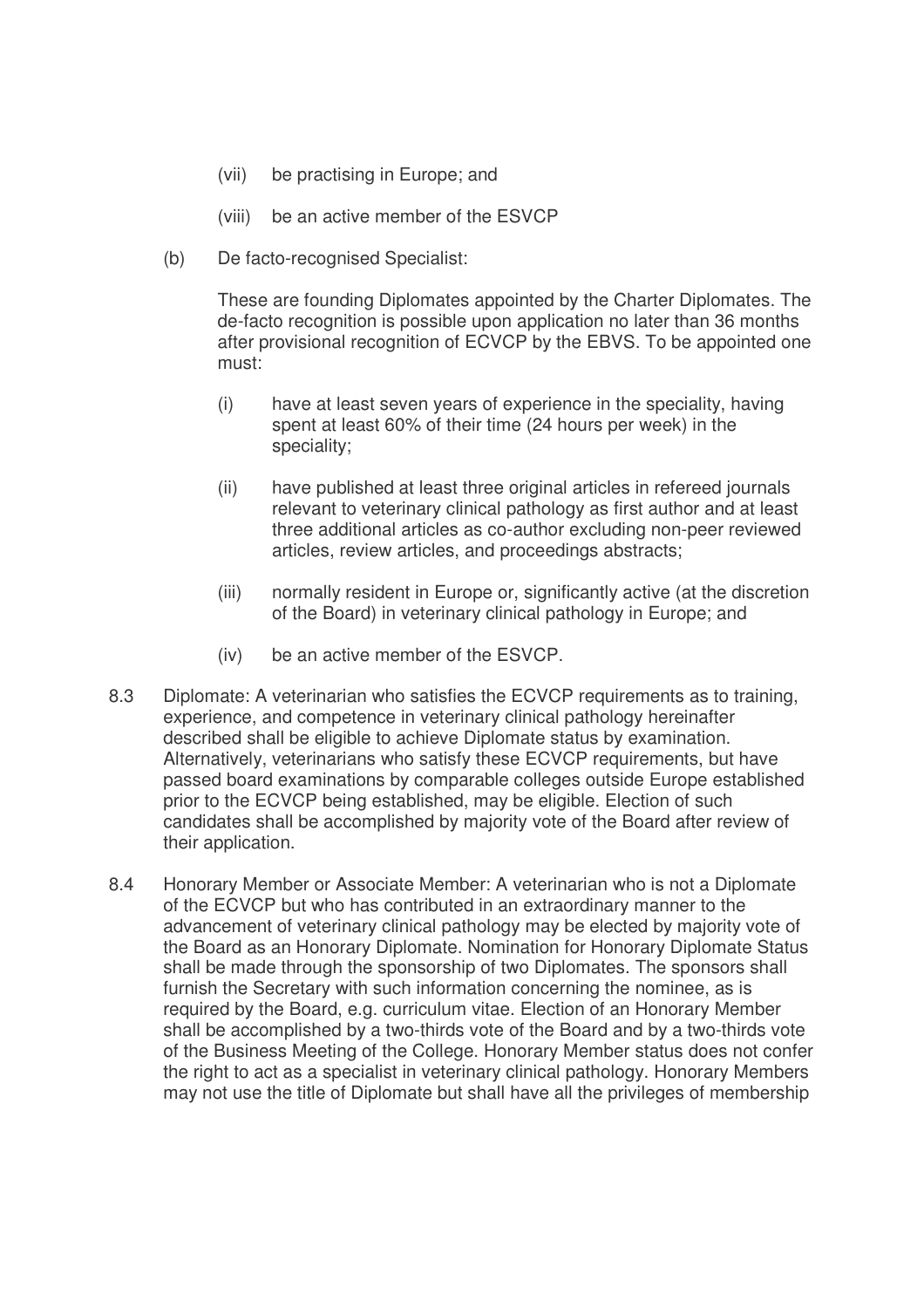except the right to vote or hold office and shall pay reduced dues. Less than 5% of college membership can have this title.

An Associate Member shall have fulfilled the same requirements and have the same privileges as an Honorary member, except that they will not be a veterinarian.

- 8.5 Non-practising Diplomate: A Diplomate who has not practised the speciality for two continuous years or the equivalent of two years during a period of 5 years, or has not attended an annual general meeting of the ECVCP for three years without previous dispensation from the ECVCP or who has not fulfilled the EBVS/ECVCP requirements for Diplomate recertification will be designated as a Non-practising Diplomate in the register. A member seeking to revert to full Diplomate status needs to satisfy the Board that they again meet the criteria for full Diplomate status, such as through practice of veterinary clinical pathology, and evidence of continuing educational activities. Any ECVCP Diplomate who has retired from the practice or teaching of veterinary clinical pathology may be designated a Non-practising Diplomate by the Board, at the Diplomate´s request. Non-practising Diplomates will be requested to pay a reduced fee in order to maintain all the privileges of Diplomates, except the right to vote or hold office.
- 8.6 Only Diplomates of good standing with no dues in arrears shall be eligible to vote or hold office.
- 8.7 All Diplomates are required to maintain activity in veterinary clinical pathology, maintain certification by continuing education in a form determined by the Education Committee, and maintain activity in the affairs of the College, particularly by regular attendance at meetings.
- 8.8 Diplomates (except for non-practicing Diplomates and Honorary Diplomates) are required to send in each 5 years a summary of their professional activities in which evidence of fulfilling these requirements and evidence of continuous education must be included. The format of this recertifcation summary has to be approved of by the European Board of Veterinary Specialisation and will be evaluated by members of the Credentials Committee.

### **Article 9. Duties of the Board**

- 9.1 Duties of the President and Vice-President.
	- (a) The President shall preside over all meetings of the College and meetings of the Board and shall be a member all committees.
	- (b) The Past-President shall advise the President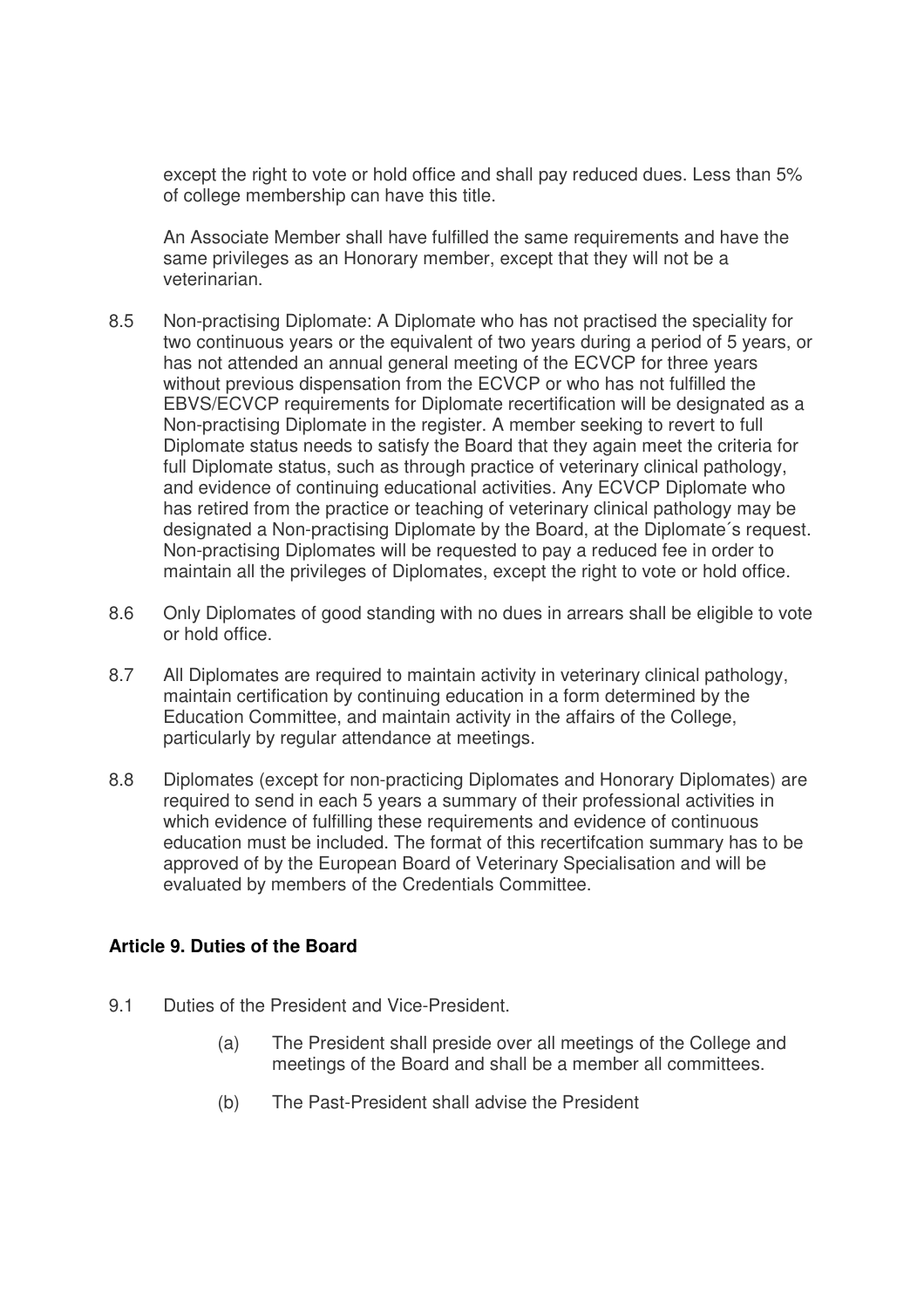- (c) The Vice-President shall be the President-Elect, shall be a member of all committees, shall preside at the meeting in the absence of the President, and shall succeed to the office of the President when that office be vacated.
- 9.2 Duties of the Secretary and the Treasurer.
	- (a) The Secretary shall keep minutes of all meetings and such other duties as assigned by the Board. The Secretary and Treasurer will be responsible for preparation of and presentations to the EBVS and the annual report to the Charities Commission.
	- (b) The Treasurer shall conduct the business affairs of the College, collect dues and fees, draw vouchers, pay bills and expenses, arrange for the safekeeping of College funds, keep records of all transactions and submit a yearly statement of financial affairs to the Board. Records shall be the property of the ECVCP and be available for inspection and audit. The Past Secretary and Past Treasurer shall advise the current Secretary and current Treasurer during the first year of their term or as required.

# **Article 10. Additional Duties of the Board**

- 10.1 The Board shall have the duties and powers ordinarily delegated to the governing body of the oganisation, those responsibilities given by the Constitution are as follows:
	- (a) Shall organise and operate a certifying agency for Diplomates of the European College of Veterinary Clinical Pathology as provided in the constitution. The Board shall judge compliance of candidates with the general requirements of the Constitution, appoint an Examination Committee to operate under its supervision, and certify candidates who qualify. The Board shall make available to candidates and the interested public a detailed account of the experience and training prerequisites to all Board examinations.
	- (b) Shall create and appoint members of all Committees, supervise their activities, and receive their reports.
	- (c) Shall report to the College and the Charity Commission annually its work and activities, including a full financial statement, and shall make such interim reports as are necessary and advisable.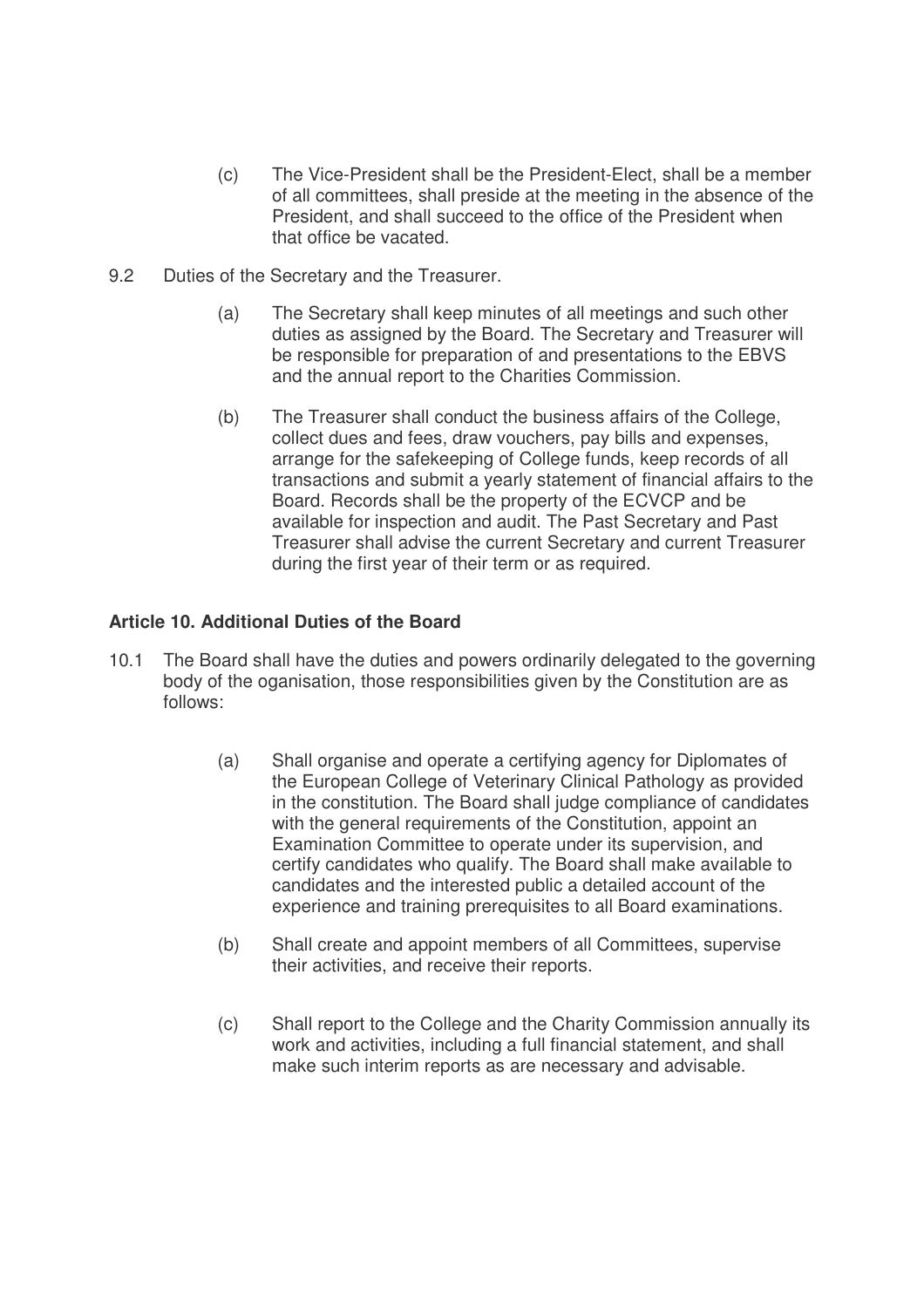- (d) Shall exercise its constitutional authority in promoting and attaining the objectives of the College especially those pertaining to professional, institutional and public relations.
- (e) Shall hold a meeting at least once a year.
- (f) Shall ensure all the results of each examination are announced at the same time.

# **Article 11. Committees of the ECVCP**

- 11.1 The standing committees of the ECVCP include
	- (a) Nominating Committee
	- (b) Education Committee
	- (c) Credentials Committee
	- (d) Laboratory Standards Committee
	- (e) Credentials Committee
	- (f) Science Committee
	- (g) Examination Committee
- 11.2 Other Committees or Sub-committees may be instituted, as needed, and delegated by the Board.
- 11.3 All Committees will consist of a minimum of 3 members who are appointed by the Board. Members are expected to serve for a minimum of 3 years, but may be reappointed to one or more Committees at the discretion of the Board. Additional members may be recruited on the Committees, depending on their needs. The Chair of each committee should be proposed by the members of the Committee and approved by the Board. Two Co-Chairs are acceptable.
- 11.4 All Committees shall widely seek and carefully consider input from the membership across Europe
- 11.5 **Nominating Committee**. The duties of the Nomination Committee are to:
	- (a) Nominations to all vacancies may be made by the Nominating Committee or to the Nominating Committee by any member in good standing.
	- (b) Nominations are to be submitted during an interval of the election year specified by the Nominating Committee. The Nominating Committee shall prepare a secret ballot listing of all nominees. In the event that no nominee receives a majority of votes cast, the two nominees receiving the most votes shall be placed on a second secret ballot. Should a vacancy in any office occur, the Board may at its discretion initiate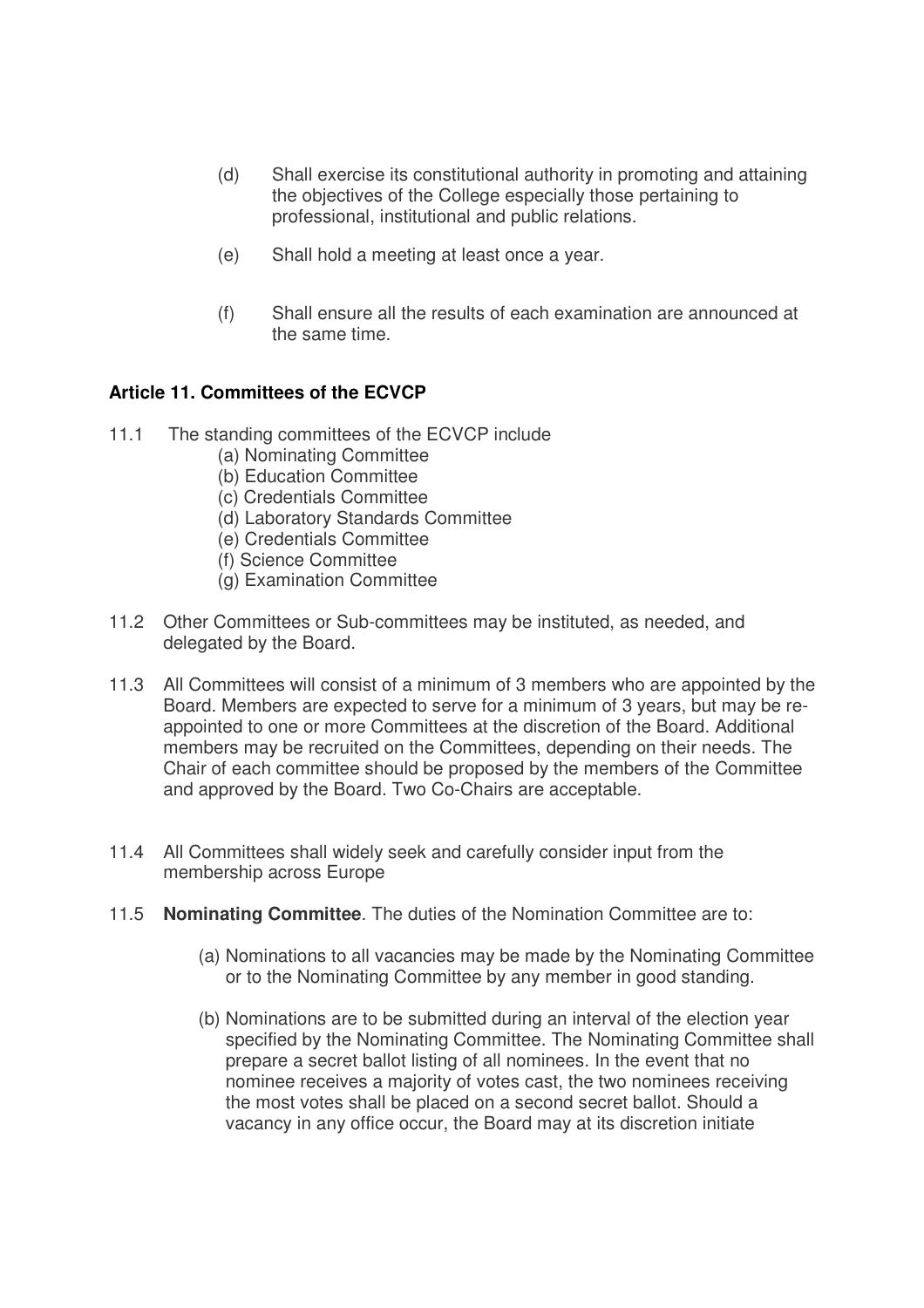nomination and election procedures to fill the vacancy until the next election.

## 11.6 **Education Committee**. The duties of this committee are:

- (a) to set and approve criteria for training programmes, training institutions, and supervisors.
- (b) to maintain lists of approved training programmes, training institutions, supervisors, and current candidates.
- (c) to establish guidelines for minimum requirements for the continuing education of Diplomates
- (d) to develop and supervise continuing education programmes in veterinary clinical pathology in Europe.

# 11.7 **Credentials Committee**. The duties of this Committee are:

- (a) to establish guidelines for applicants applying to sit the examination
- (b) to receive, review, and approve the candidacy of applicants for examination by the College
- (c) to forward to the Examination Committee the credentials of approved applicants.
- (d) to receive the required reports from supervisors of candidate training on

(i) the annual progress of each candidate in training. The trainee must maintain a log that records the nature and timing of their training activities and that is approved by the supervisor every 6 months. This log should include (i) relevant courses or tutorials taken, (ii) identification of, and diagnosis (tentative or differential and / or aetiologic) for, cases (at least an average of 25 per 6 month in each of the three areas) examined and interpreted in each of the three areas of biochemistry, hematology, and cytology; (iii) rotations or externships in other relevant disciplines or to other training sites, (iv) relevant seminars, workshops or conferences attended, and (v) any relevant presentations or publications.

(ii) details of each training programme in the form of an initial report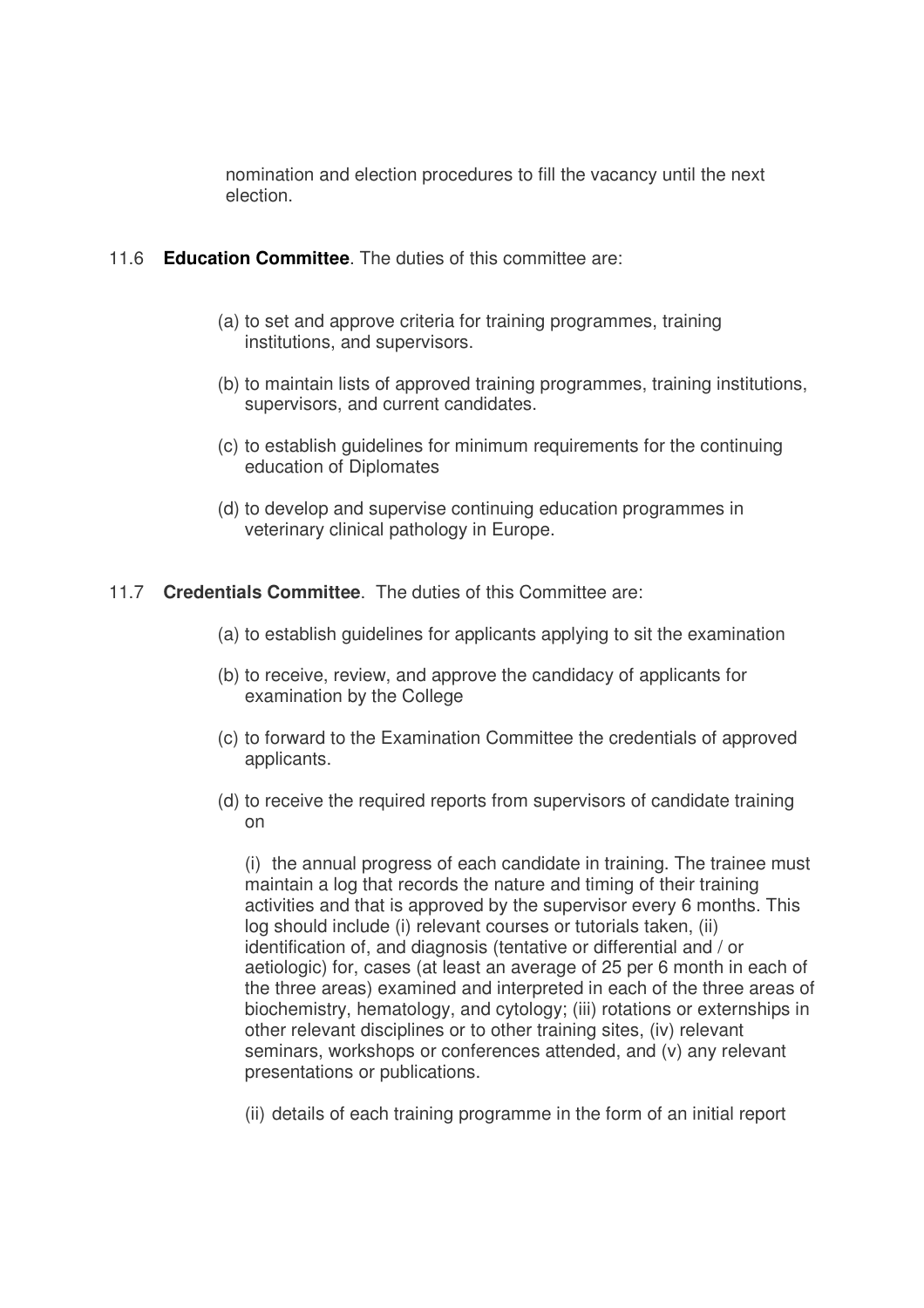with update and re-cerification every 5 years. The Credentials Committee, acting for the College, will attest the adequacy of each programme when they approve the report.

- (e) to receive, review, and approve the candidacy of applicants for Diplomate status who satisfy ECVCP requirements but have passed board examinations by comparable colleges outside Europe, or colleges established prior to the ECVCP being established.
- (f) to receive and approve documents related to the 5 year recertification of Diplomates

### 11.8 **Examination Committee**. The duties of this committee are:

- (a) to prepare, administer and grade all examinations of the College.
- (b) to receive examination questions from diplomats. All Diplomates must submit five questions per year, along with their fully-referenced answers (25 questions every 5 years).
- (c) to forward to the Board all examination results and recommendations regarding the granting of Diplomate status

### 11.9 **Laboratory Standards Committee**. The duties of this committee are:

(a) to set and approve criteria for the performance of laboratory procedures in veterinary clinical pathology in Europe.

(b) to approve clinical pathology laboratories for training programmes and training institutions training candidates for the ECVCP Examination.

(c) to approve recertification applications of clinical pathology laboratories for training programmes and training institutions every 5 years following initial approval.

(d) Maintain lists of approved clinical pathology laboratories, in conjunction with other committees approving training programmes, and of training institutions and registered candidates.

### 11.10 **Science Committee.** The duties of this committee are:

(a) to further scientific progress in veterinary clinical pathology in Europe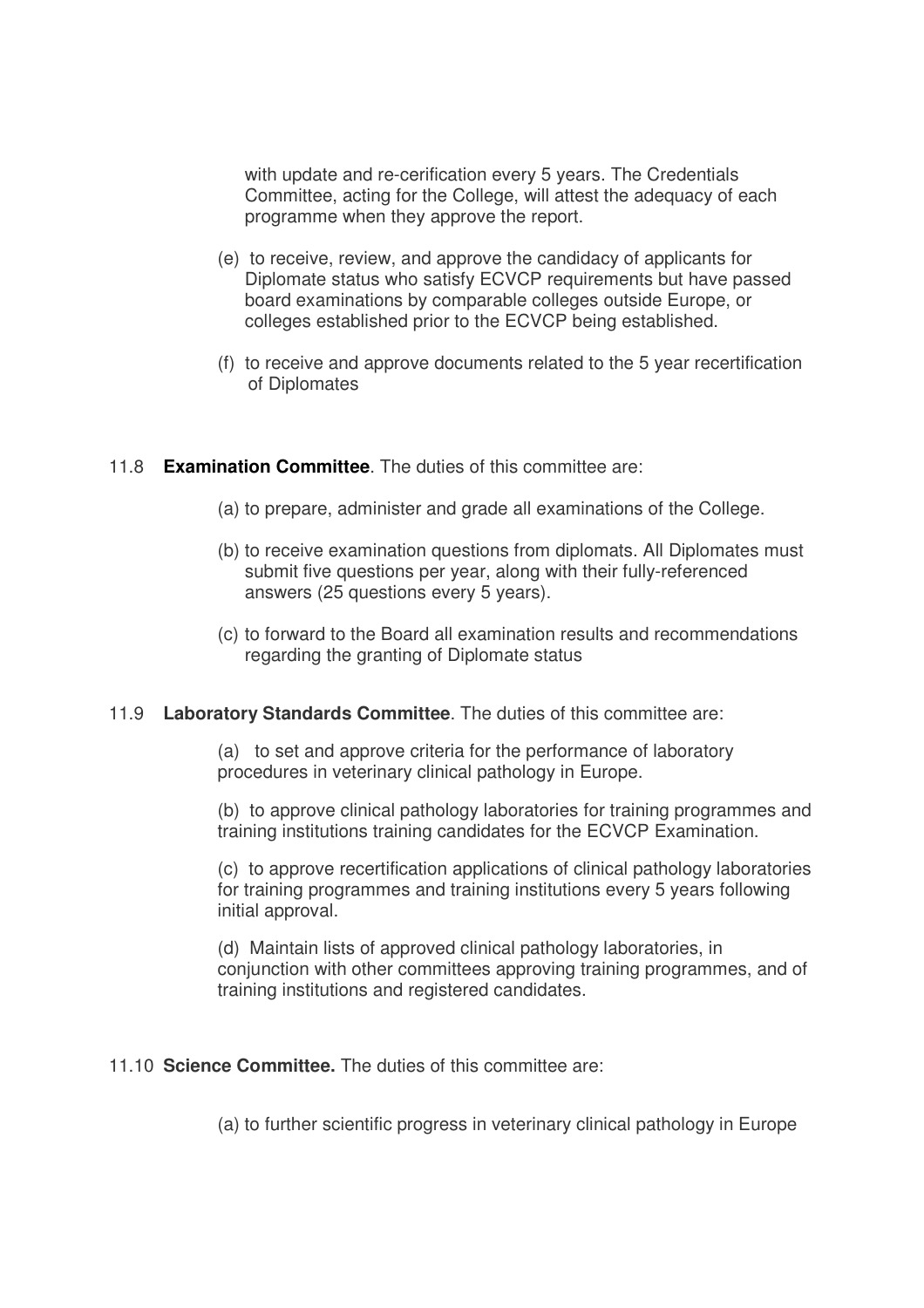(b) to organise an annual European scientific meeting of veterinary clinical pathology

(c) to help maintain an official journal of the ECVCP and active membership of the editorial board of that journal

# **Article 12. Dues and Fees**

- 12.1 The dues shall be as follows:
	- (a) Diplomates and Founding Diplomates: The dues shall be recommended by the Board and approved by a majority of the membership present and voting at an ordinary or extraordinary general meeting of the College or electronic voting or by mail.
	- (b) Honorary members and non-practising Diplomates will be required to pay reduced dues.
- 12.2 Dues shall be payable on January 1st of each year and shall be remitted to the Treasurer.
- 12.3 Fees connected with examination, laboratory approval, training programme approval and certification of candidates shall be determined periodically by the Board.

## **Article 13. Membership and Registration**

- 13.1 Each individual elected to membership in the College shall be registered as a Diplomate of the European College of Veterinary Clinical Pathology and shall be authorised to use the designation of Diplomate of the European College of Veterinary Clinical Pathology (DipECVCP). If actively practicing (60% full time or 24 hours per week), the Diplomate is also able to use the designation of 'European Veterinary Specialist in Clinical Pathology'.
- 13.2 Each Diplomate is required to keep records of their professional and scientific activities. The Board may from time to time require any Diplomate to submit their record for inspection.
- 13.3 Diplomates are required to regularly (at least once every third year) attend an annual general meeting and to participate in continuing education as determined by the Education Committee.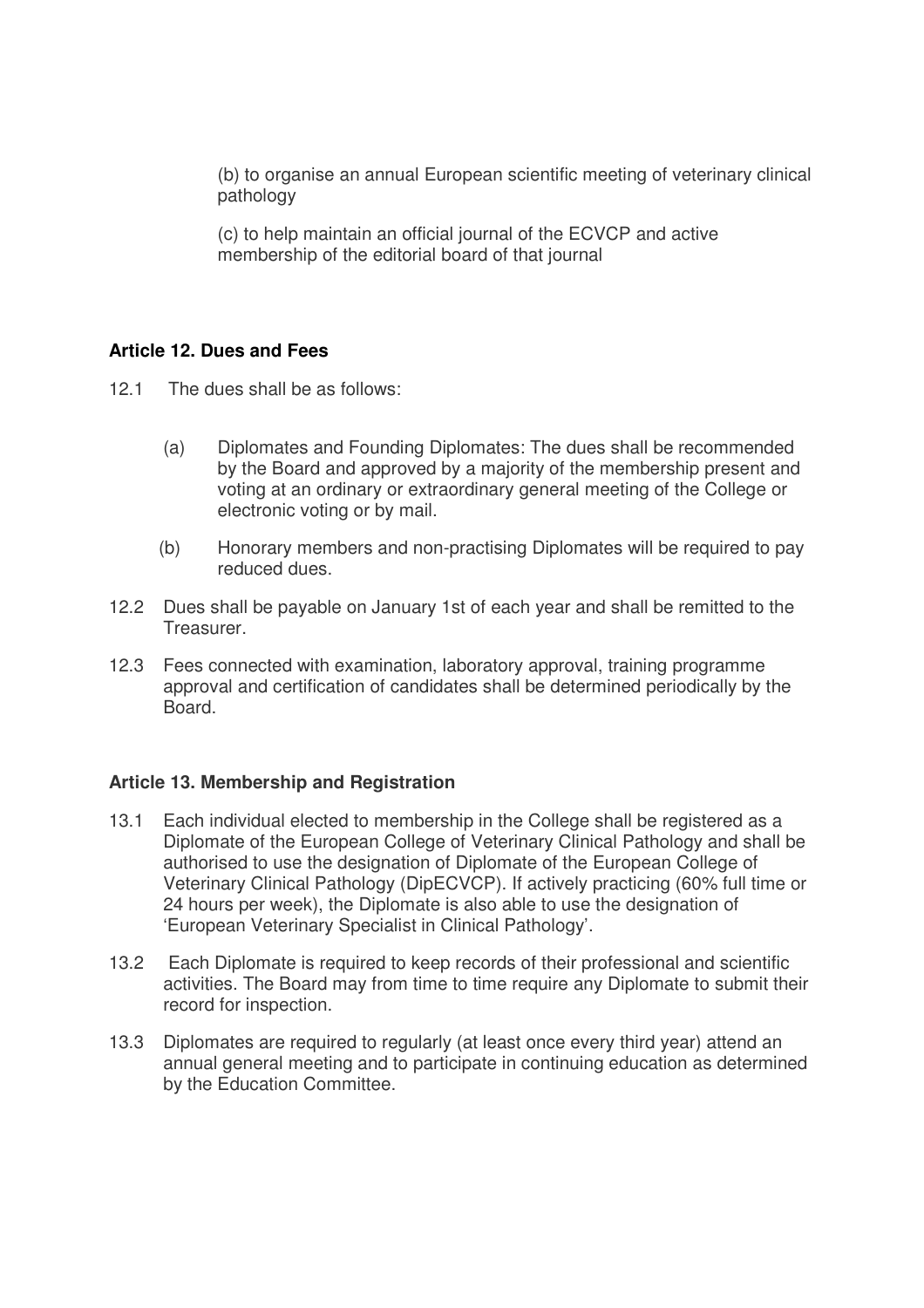13.4 Voluntary cessation of registration requires notice in writing to be received by the Secretary and will take effect immediately upon receipt.

### **Article 14. Disciplinary Action and Appeals Procedure**

- 14.1 In case of improper conduct, the Board shall have the authority to recommend, ensure, suspension, or cancellation of membership. All deliberations shall be guided by highest standards to ensure fair and objective review. The accused member shall therefore have the opportunity to appeal before the Board in person.
- 14.2 In the event of an adverse decision by the Board including denial of certification, denial of adequacy of credentials prior to examination for certification or to reregistration as a full Diplomate, and censure, suspension, or cancellation of membership, the affected person may submit a written appeal to Board for consideration within 30 days of the adverse decision. The Board will reconsider on the grounds that the decision may have been made erroneously by (1) disregarding or failing to follow stated College procedures, and/or (2) failing to consider relevant documentation presented. The Board will deliver in writing its final decision within 90 days after the appeal. If the affected person is not satisfied with the final decision, he or she may request mediation with representatives of the EBVS.

### **Article 15. Conduct of Business**

- 15.1 Meetings of the College shall be called by the President, subsequent to the approval of the Board. Should the President fail to set a date and place for an ordinary or for extraordinary meetings, the Board or the membership may, by majority action, set a date and place for such meetings.
- 15.2 Frequency of meetings
	- (a) A meeting of the College shall be held at least once a year.
	- (b) A meeting of the Board of the College shall be held at least once a year.
	- (c) A meeting of the Committees of the College shall be held at least once a year.
	- (d) An extraordinary meeting of the College shall be held at any time at the written request, containing the explanation for such a meeting, of not less that 10% of the members. This meeting must be held within 3 months of the request.